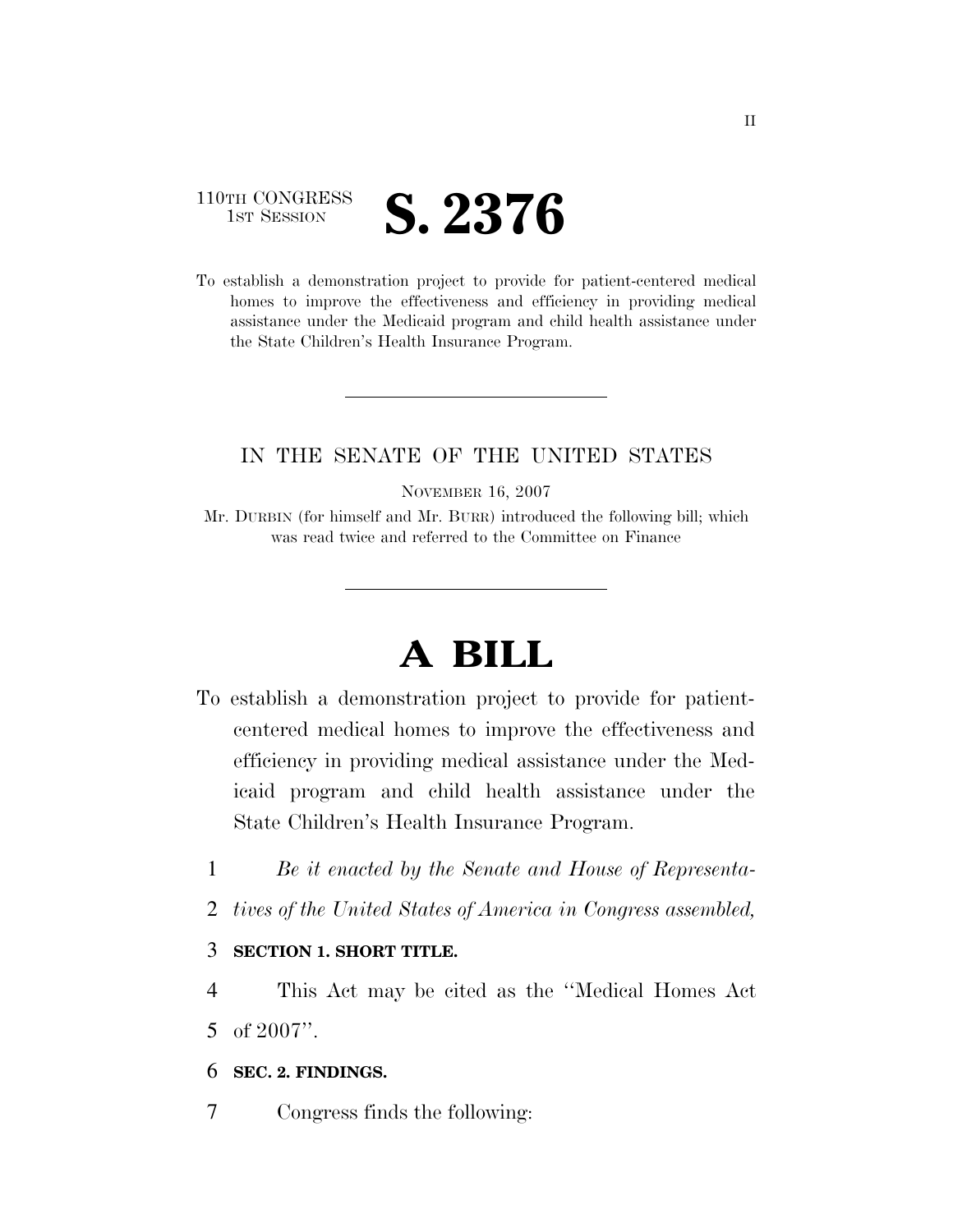(1) Medical homes provide patient-centered care, leading to better health outcomes and greater patient satisfaction. A growing body of research sup- ports the need to involve patients and their families in their own health care decisions, to better inform them of their treatment options, and to improve their access to information.

 (2) Medical homes help patients better manage chronic diseases and maintain basic preventive care, resulting in better health outcomes than those who lack medical homes. An investigation of the Chronic Care Model discovered that the medical home re- duced the risk of cardiovascular disease in diabetes patients, helped congestive heart failure patients be- come more knowledgeable and stay on recommended therapy, and increased the likelihood that asthma and diabetes patients would receive appropriate ther-apy.

 (3) Medical homes also reduce disparities in ac- cess to care. A survey conducted by the Common- wealth Fund found that 74 percent of adults with a medical home have reliable access to the care they need, compared with only 52 percent of adults with a regular provider that is not a medical home and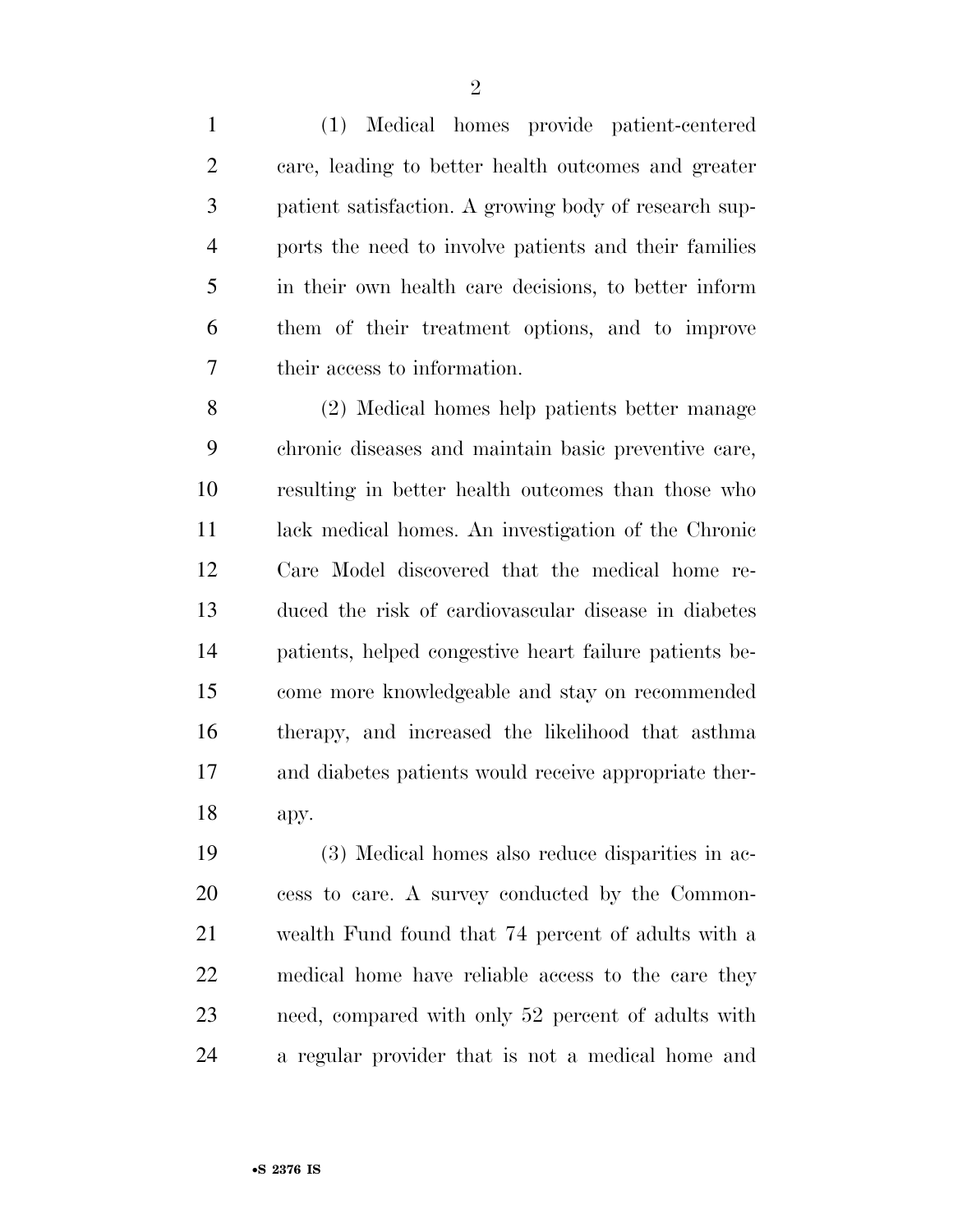38 percent of adults without any regular source of care or provider.

 (4) Medical homes reduce racial and ethnic dif- ferences in access to medical care. Three-fourths of Caucasians, African Americans, and Hispanics with medical homes report getting care when they need it in a medical home.

 (5) Medical homes reduce duplicative health services and inappropriate emergency room use. In 1998, North Carolina launched the Community Care of North Carolina (CCNC) program, which employs 12 the medical home concept. Today CCNC includes 14 networks, that include all Federally qualified health centers in the State, covering 740,000 recipients across the entire State. An analysis conducted by Mercer Human Resources Consulting Group found that CCNC resulted in \$244,000,000 in savings to 18 the Medicaid program in 2004, with similar results in 2005 and 2006.

 (6) Health information technology is a crucial foundation for medical homes. While many doctor's offices use electronic health records for billing or other administrative functions, few practices utilize health information technology systematically to measure and improve the quality of care they pro-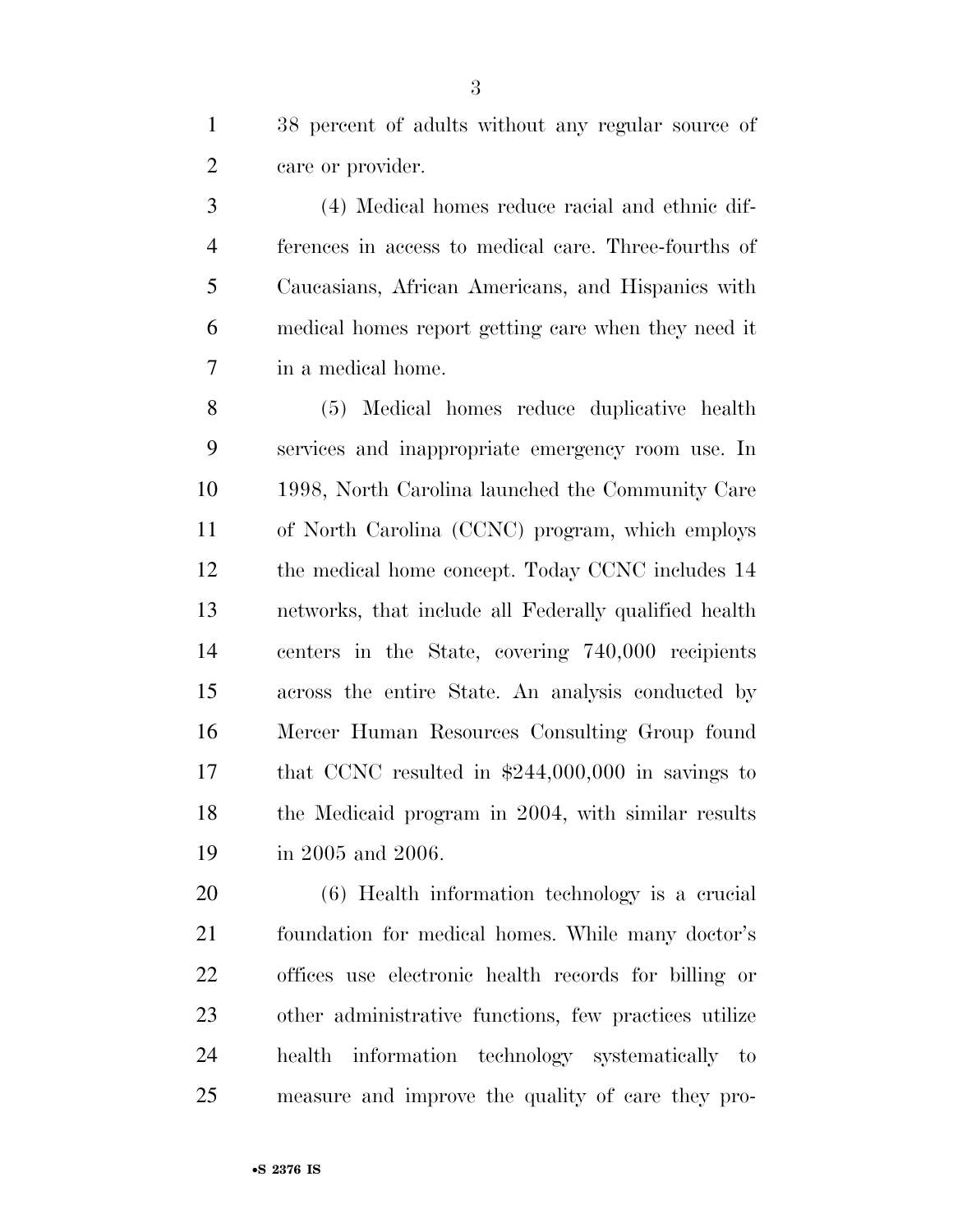| $\mathbf{1}$   | vide. For example, electronic health records can gen-  |
|----------------|--------------------------------------------------------|
| $\overline{2}$ | erate reports to ensure that all patients with chronic |
| 3              | conditions receive recommended tests and are on        |
| $\overline{4}$ | target to meet their treatment goals. Computerized     |
| 5              | ordering systems, particularly with decision-support   |
| 6              | tools, can prevent medical and medication errors,      |
| 7              | while e-mail and interactive Internet websites can fa- |
| 8              | cilitate communication between patients and pro-       |
| 9              | viders and patient education.                          |
| 10             | SEC. 3. MEDICAID AND SCHIP DEMONSTRATION PROJECT       |
| 11             | TO SUPPORT PATIENT-CENTERED PRIMARY                    |
| 12             | CARE.                                                  |
|                |                                                        |
| 13             | (a) DEFINITIONS.—In this section:                      |
| 14             | (1) CARE MANAGEMENT MODEL.—The<br>term                 |
| 15             | "care management model" means a model that-            |
| 16             | (A) uses health information technology and             |
| 17             | other innovations such as the chronic care             |
| 18             | model, to improve the management and coordi-           |
| 19             | nation of care provided to patients;                   |
| 20             | (B) is centered on the relationship between            |
| 21             | a patient and their personal primary care pro-         |
| 22             | vider;                                                 |
| 23             | (C) seeks guidance from—                               |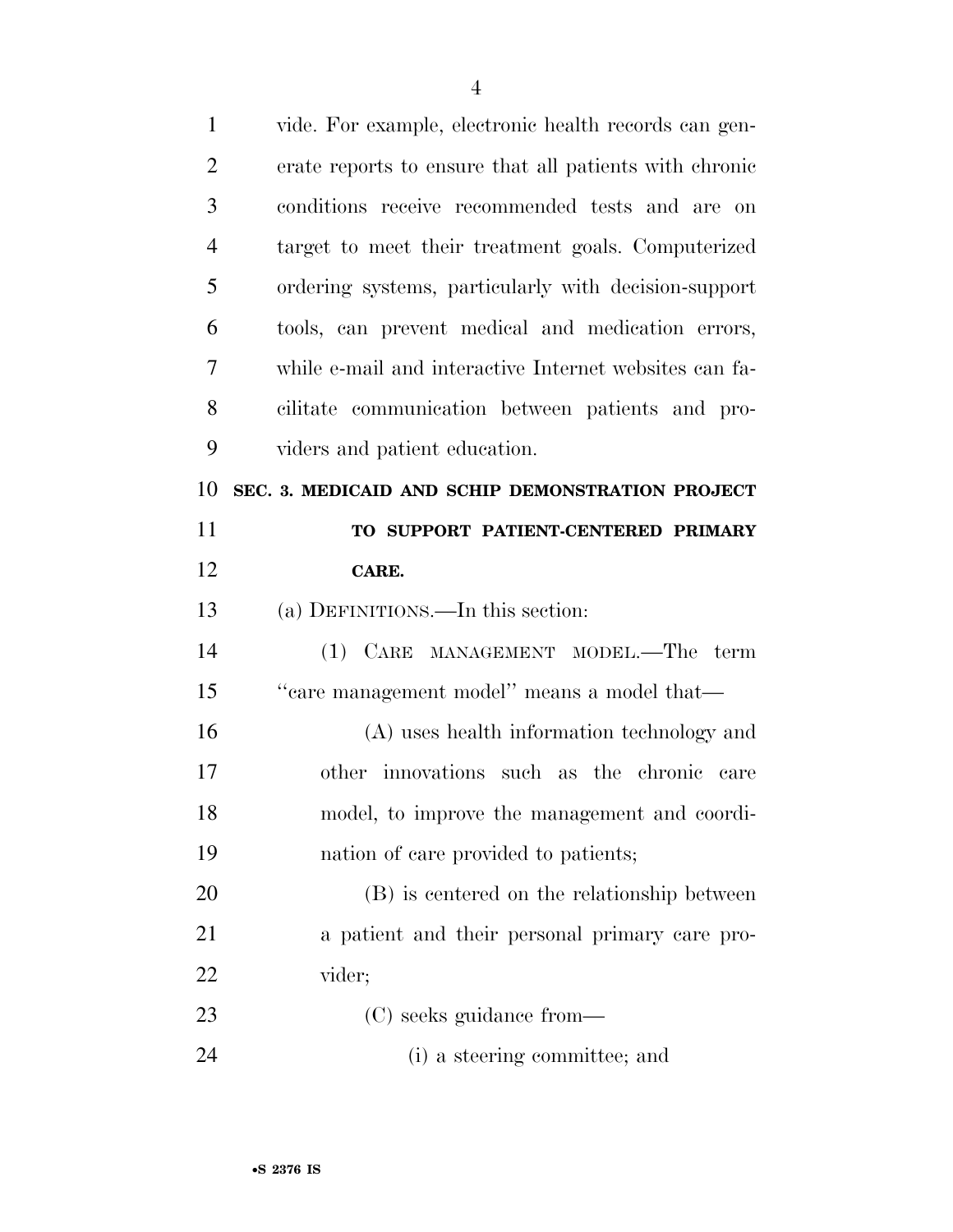| $\mathbf{1}$   | (ii) a medical management committee;                  |
|----------------|-------------------------------------------------------|
| $\overline{2}$ | and                                                   |
| 3              | (D) has established, where practicable, ef-           |
| $\overline{4}$ | fective referral relationships between the pri-       |
| 5              | mary care provider and the major medical spe-         |
| 6              | cialties and ancillary services in the region.        |
| $\overline{7}$ | (2) HEALTH CENTER.—The term "health cen-              |
| 8              | ter" has the meaning given that term in section       |
| 9              | $330(a)$ of the Public Health Service Act (42 U.S.C.  |
| 10             | $254b(a)$ ).                                          |
| 11             | (3) MEDICAID.—The term "Medicaid" means               |
| 12             | the program for medical assistance established under  |
| 13             | title XIX of the Social Security Act (42 U.S.C. 1396) |
| 14             | $et seq.$ ).                                          |
| 15             | (4) MEDICAL MANAGEMENT COMMITTEE.—The                 |
| 16             | term "medical management committee" means a           |
| 17             | group of local practitioners that—                    |
| 18             | (A) reviews evidence-based practice guide-            |
| 19             | lines;                                                |
| <b>20</b>      | (B) selects targeted diseases and care                |
| 21             | processes that address health conditions of the       |
| 22             | community (as identified in the National or           |
| 23             | State health assessment or as outlined<br>$\cdot$ in  |
| 24             | "Healthy People 2010", or any subsequent              |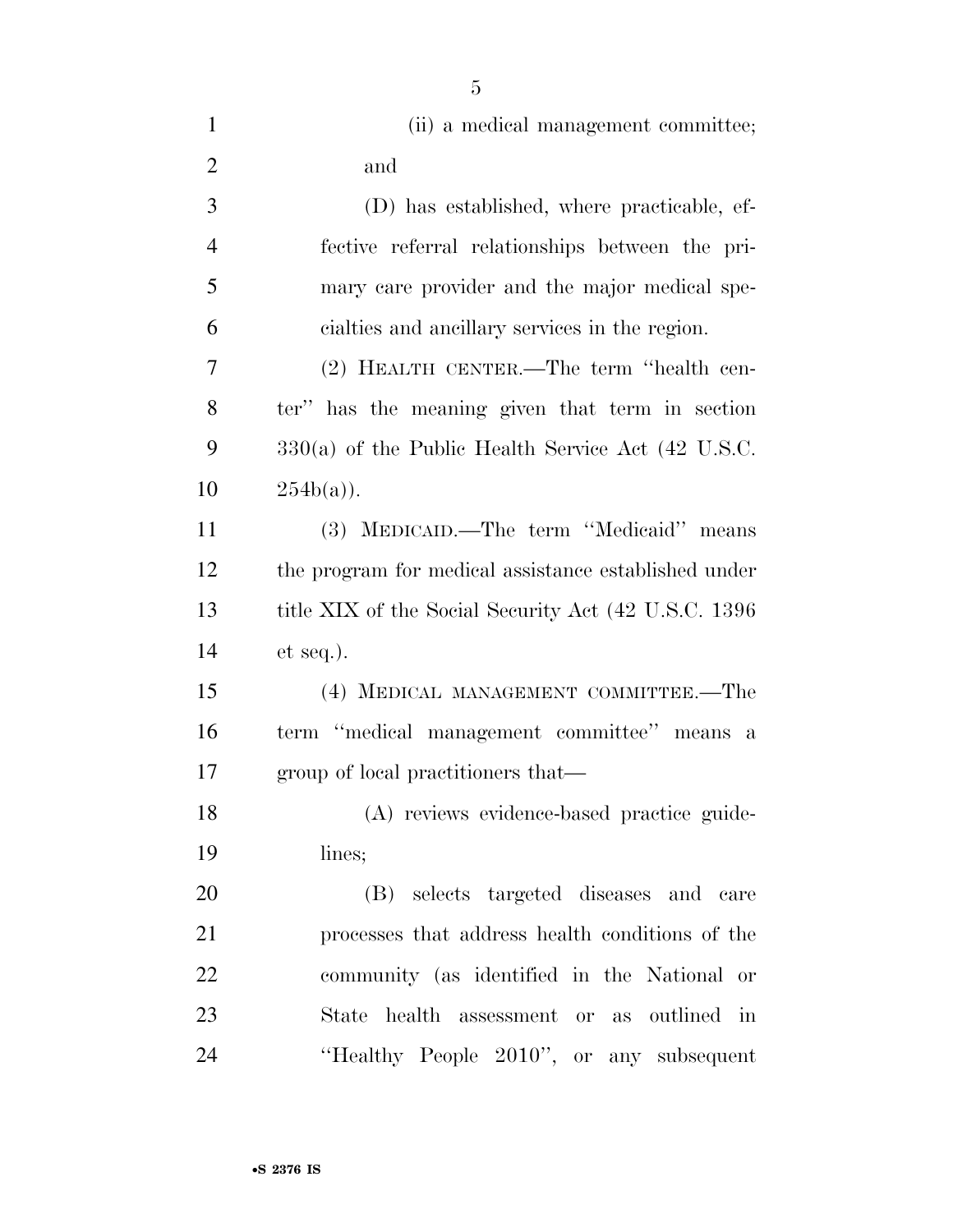| $\mathbf{1}$   | similar report (as determined by the Sec-           |
|----------------|-----------------------------------------------------|
| $\overline{2}$ | $retary$ $);$                                       |
| 3              | (C) defines programs to target diseases             |
| $\overline{4}$ | and care processes;                                 |
| 5              | (D) establishes standards and measures              |
| 6              | for patient-centered medical homes, taking into     |
| 7              | account nationally-developed standards and          |
| 8              | measures; and                                       |
| 9              | (E) makes the determination described in            |
| 10             | subparagraph $(A)(iii)$ of paragraph $(5)$ , taking |
| 11             | into account the considerations under subpara-      |
| 12             | $graph(B)$ of such paragraph.                       |
| 13             | (5) PATIENT-CENTERED MEDICAL HOME.-                 |
| 14             | (A) IN GENERAL.—The term "patient-cen-              |
| 15             | tered medical home" means a physician-directed      |
| 16             | practice or a health center that—                   |
| 17             | (i) incorporates the attributes of the              |
| 18             | care management model described in para-            |
| 19             | graph(1);                                           |
| 20             | (ii) voluntarily participates in an inde-           |
| 21             | pendent evaluation process whereby pri-             |
| 22             | mary care providers submit information to           |
| 23             | the medical management committee of the             |
| 24             | relevant network;                                   |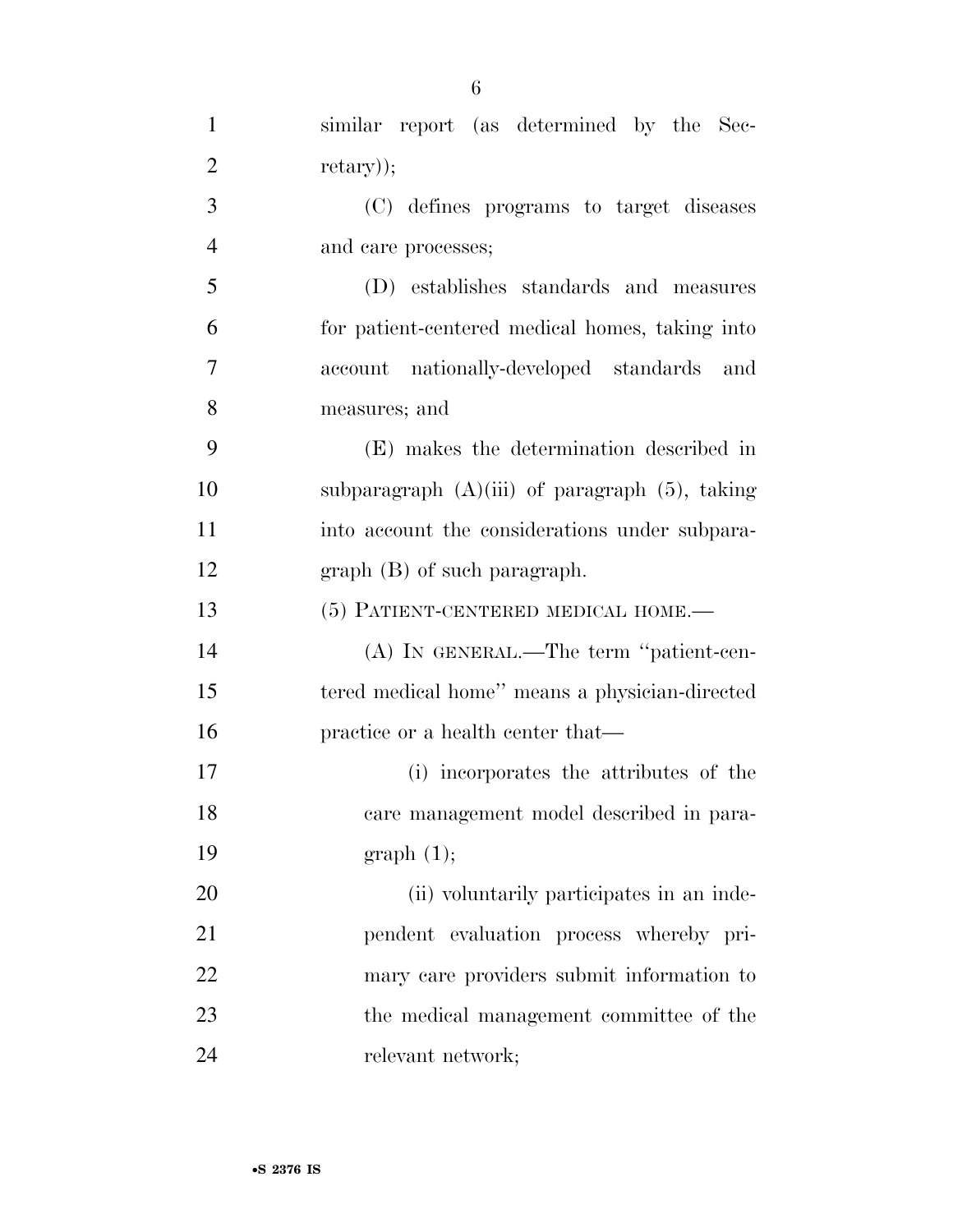| $\mathbf{1}$   | (iii) the medical management com-                         |
|----------------|-----------------------------------------------------------|
| $\mathbf{2}$   | mittee determines has the capability to                   |
| 3              | achieve improvements in the management                    |
| $\overline{4}$ | and coordination of care for targeted bene-               |
| 5              | ficiaries (as defined by Statewide quality                |
| 6              | improvement standards and outcomes);                      |
| 7              | and                                                       |
| 8              | (iv) meets the requirements imposed                       |
| 9              | on a covered entity for purposes of apply-                |
| 10             | ing part C of title XI of the Public Health               |
| 11             | Service Act $(42 \text{ U.S.C. } 300b-1 \text{ et seq.})$ |
| 12             | and all regulatory provisions promulgated                 |
| 13             | thereunder, including regulations (relating               |
| 14             | to privacy) adopted pursuant to the au-                   |
| 15             | thority of the Secretary under section                    |
| 16             | $264(e)$ of the Health Insurance Portability              |
| 17             | and Accountability Act of 1996 (42 U.S.C.                 |
| 18             | $1320d - 2$ note).                                        |
| 19             | (B) CONSIDERATIONS.—In making the de-                     |
| 20             | termination under subparagraph $(A)(iii)$ , the           |
| 21             | medical management committee shall consider               |
| 22             | the following:                                            |
| 23             | (i)<br>ACCESS AND COMMUNICATION                           |
| 24             | WITH PATIENTS.—Whether the practice or                    |
| 25             | health center applies both standards for                  |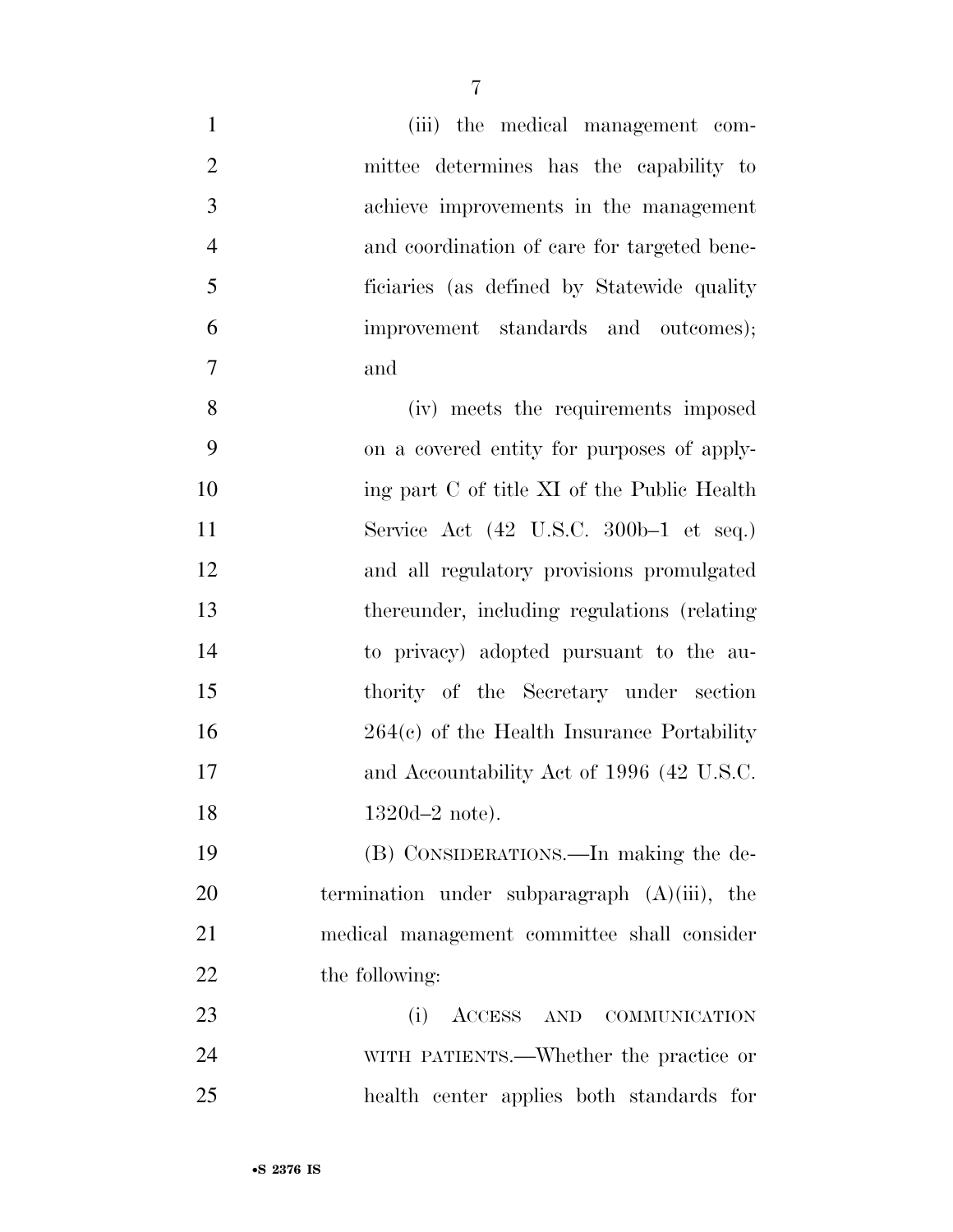access to care for and standards for com- munication with targeted beneficiaries who receive care through the practice or health center. (ii) MANAGING PATIENT INFORMA- TION AND USING INFORMATION MANAGE- MENT TO SUPPORT PATIENT CARE.— Whether the practice or health center has readily accessible, clinically useful informa- tion on such beneficiaries that enables the practice or health center to comprehen- sively and systematically treat such bene- ficiaries. (iii) MANAGING AND COORDINATING CARE ACCORDING TO INDIVIDUAL NEEDS.—Whether the practice or health center— (I) maintains continuous rela- tionships with such beneficiaries by 20 implementing evidence-based guide- lines and applying such guidelines to 22 the identified needs of individual bene- ficiaries over time and with the inten-24 sity needed by such beneficiaries;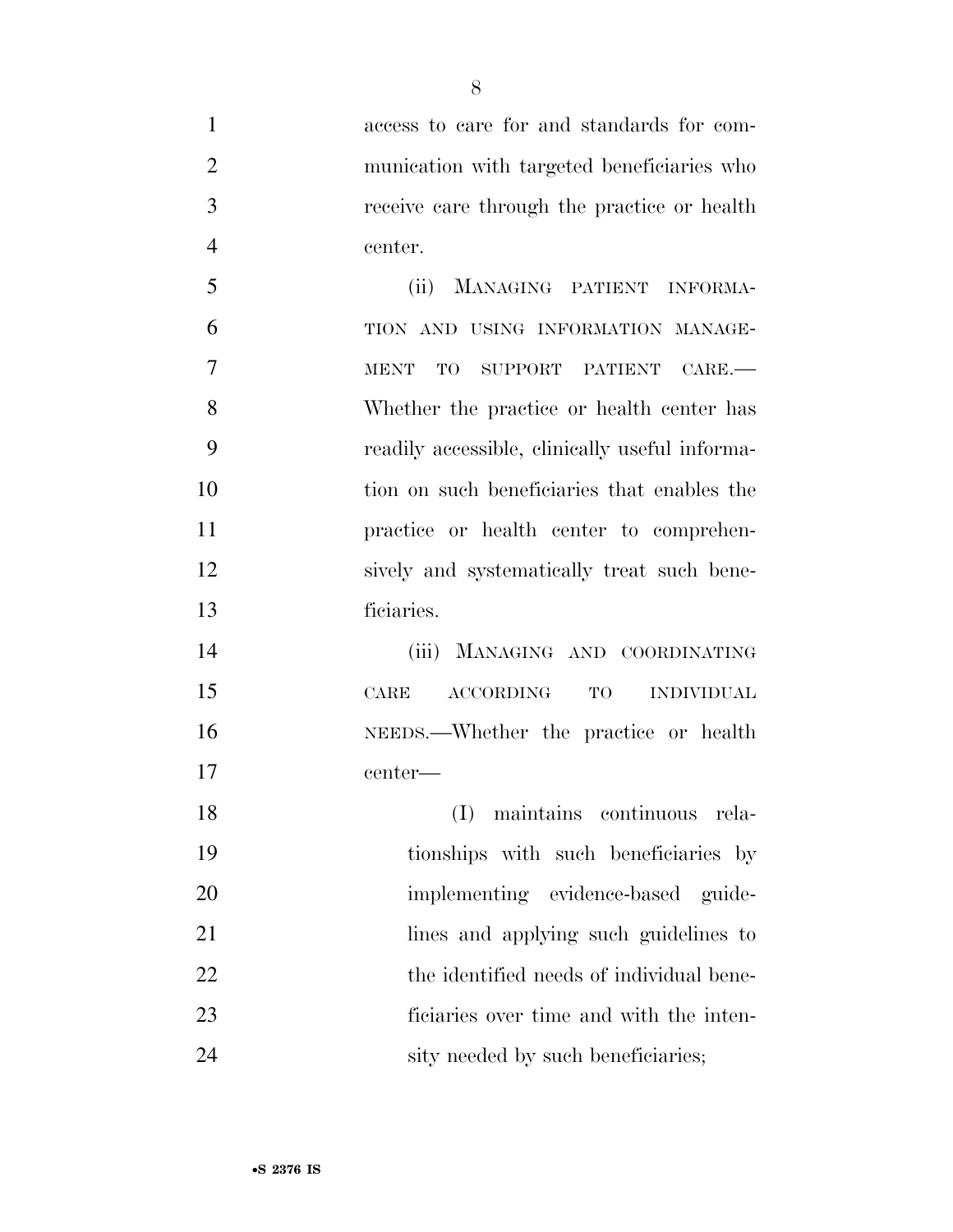(II) assists in the early identifica-2 tion of health care needs; (III) provides ongoing primary care; and (IV) coordinates with a broad range of other specialty, ancillary, and related services. 8 (iv) PROVIDING ONGOING ASSISTANCE AND ENCOURAGEMENT IN PATIENT SELF- MANAGEMENT.—Whether the practice or health center— (I) collaborates with targeted beneficiaries who receive care through 14 the practice or health center to pursue their goals for optimal achievable health; (II) assesses patient-specific bar- riers; and (III) conducts activities to sup-20 port patient self-management. 21 (v) RESOURCES TO MANAGE CARE.— Whether the practice or health center has 23 in place the resources and processes nec- essary to achieve improvements in the management and coordination of care for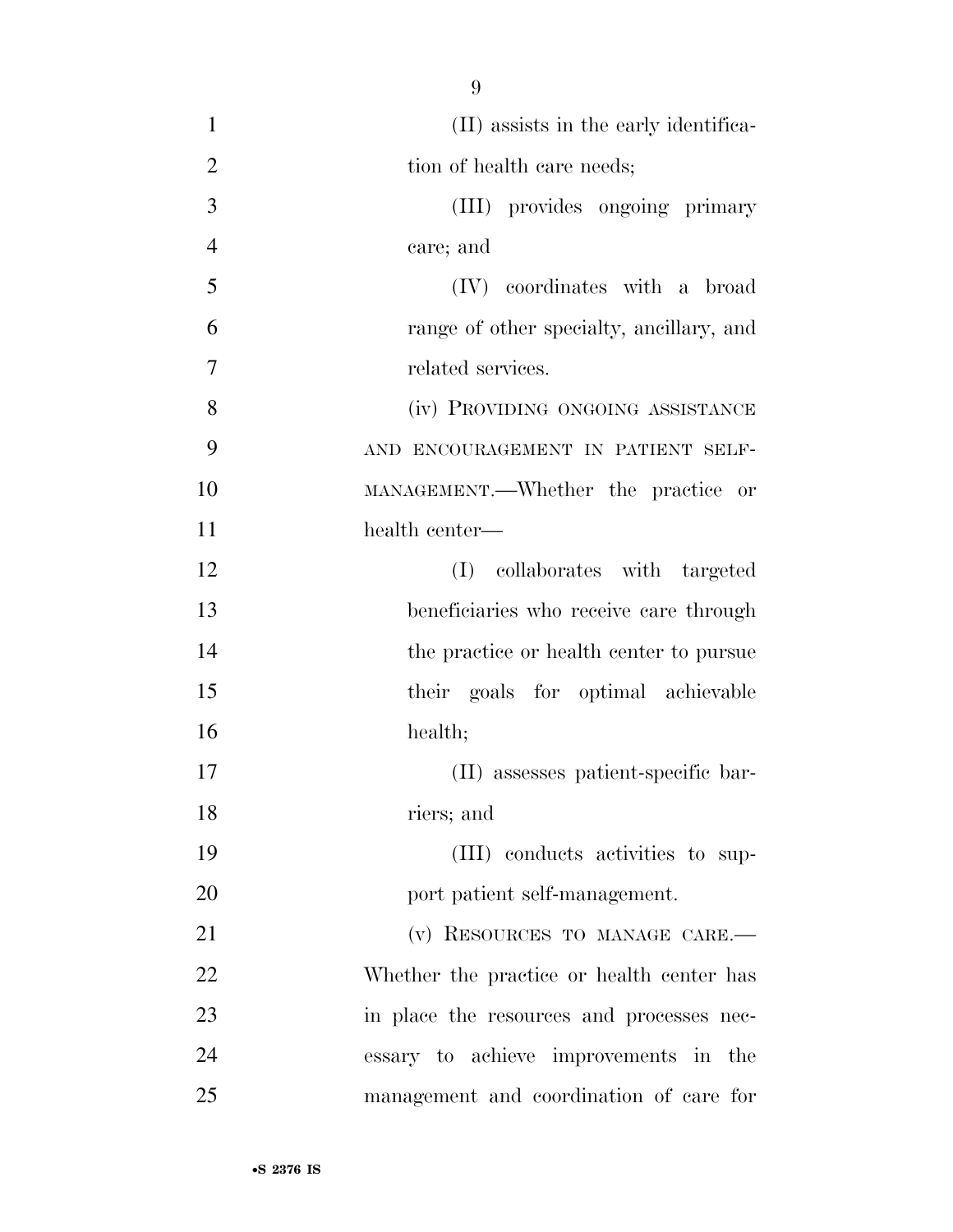targeted beneficiaries who receive care 2 through the practice or health center. (vi) MONITORING PERFORMANCE.— Whether the practice or health center— (I) monitors its clinical process and performance (including process and outcome measures) in meeting 8 the applicable standards under para-9 graph  $(4)(D)$ ; and (II) provides information in a form and manner specified by the steering committee and medical man- agement committee with respect to such process and performance. (6) PERSONAL PRIMARY CARE PROVIDER.—The term ''personal primary care provider'' means— (A) a physician, nurse practitioner, or other qualified health care provider (as deter-19 mined by the Secretary), who— (i) practices in a patient-centered medical home; and (ii) has been trained to provide first contact, continuous, and comprehensive care for the whole person, not limited to a specific disease condition or organ system,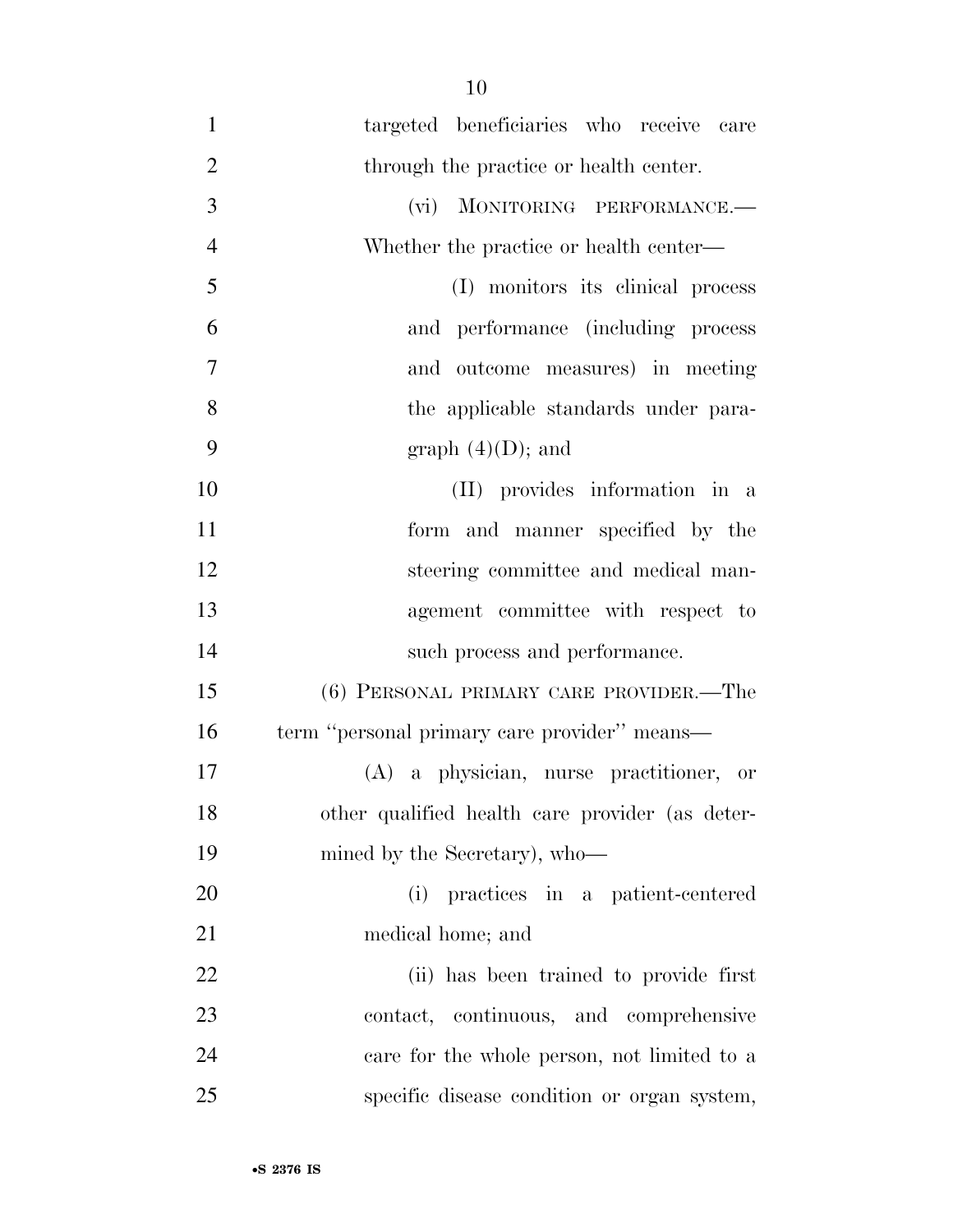| $\mathbf{1}$   | including care for all types of health condi-           |
|----------------|---------------------------------------------------------|
| $\overline{2}$ | tions (such as acute care, chronic care, and            |
| 3              | preventive services); or                                |
| $\overline{4}$ | $(B)$ a health center that—                             |
| 5              | (i) is a patient-centered medical home;                 |
| 6              | and                                                     |
| 7              | (ii) has providers on staff that have                   |
| 8              | received the training described in subpara-             |
| 9              | graph (A)(ii).                                          |
| 10             | (7) PRIMARY CARE CASE MANAGEMENT SERV-                  |
| 11             | ICES; PRIMARY CARE CASE MANAGER.—The terms              |
| 12             | "primary care case management services" and "pri-       |
| 13             | mary care case manager" have the meaning given          |
| 14             | those terms in section $1905(t)$ of the Social Security |
| 15             | Act $(42 \text{ U.S.C. } 1396d(t)).$                    |
| 16             | (8) PROJECT.—The term "project" means the               |
| 17             | demonstration project established under this section.   |
| 18             | (9) SCHIP.—The term "SCHIP" means the                   |
| 19             | State Children's Health Insurance Program estab-        |
| 20             | lished under title XXI of the Social Security Act (42   |
| 21             | U.S.C. 1396aa et seq.).                                 |
| 22             | SECRETARY.—The term "Secretary"<br>(10)                 |
| 23             | means the Secretary of Health and Human Services.       |
| 24             | (11) STEERING COMMITTEE.—The term "steer-               |
| 25             | ing committee" means a local management group           |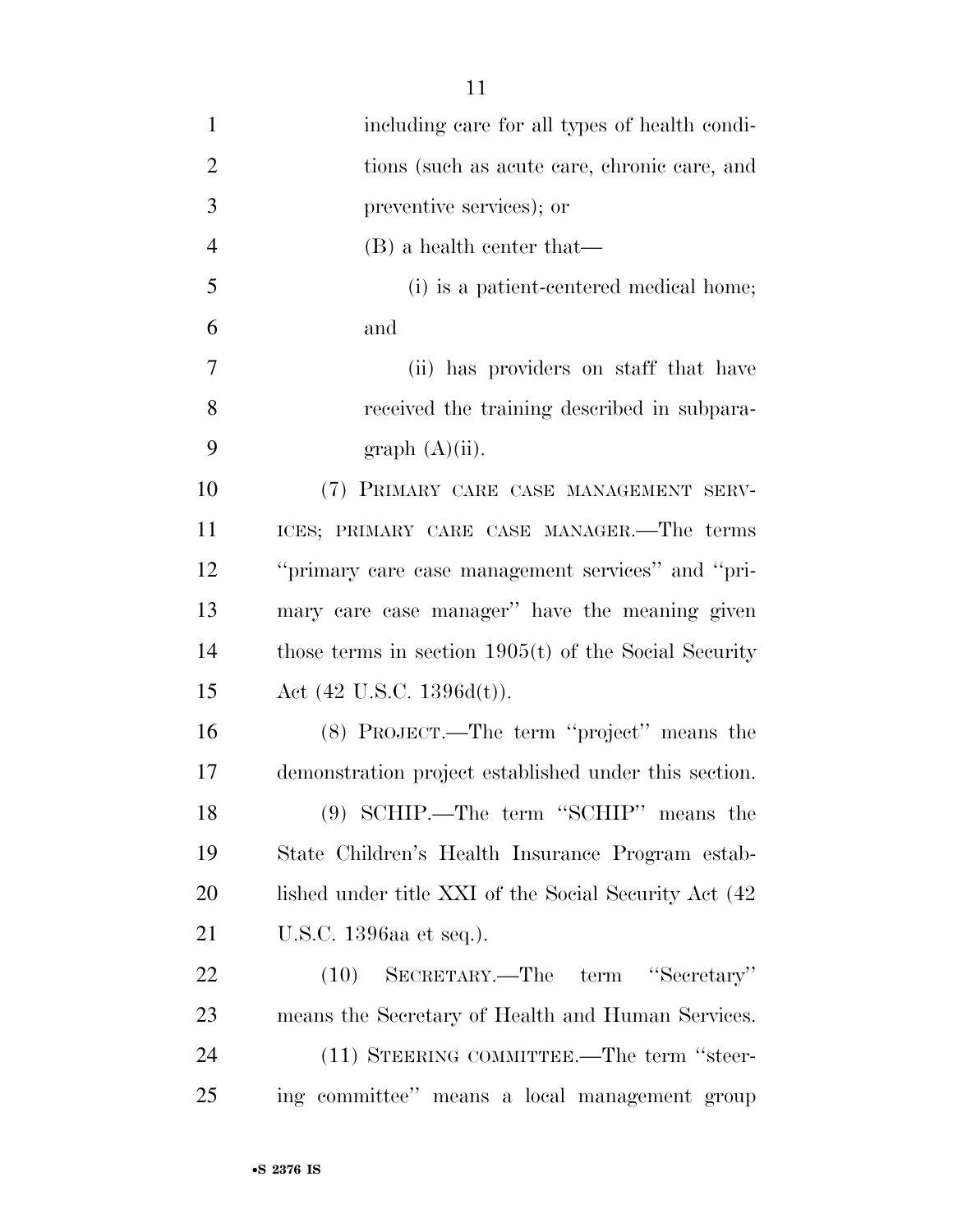| 1              | comprised of collaborating local health care practi- |
|----------------|------------------------------------------------------|
| $\overline{2}$ | tioners or a local not-for-profit network of health  |
| 3              | care practitioners-                                  |
| $\overline{4}$ | (A) that implements State-level initiatives;         |
| 5              | (B) that develops local improvement initia-          |
| 6              | tives;                                               |
| $\tau$         | $(C)$ whose mission is to-                           |
| 8              | (i) investigate questions related to                 |
| 9              | community-based practice; and                        |
| 10             | (ii) improve the quality of primary                  |
| 11             | care; and                                            |
| 12             | $(D)$ whose membership—                              |
| 13             | (i) represents the health care delivery              |
| 14             | system of the community it serves; and               |
| 15             | (ii) includes physicians (with an em-                |
| 16             | phasis on primary care physicians) and 1             |
| 17             | representative from each part of the col-            |
| 18             | laborative or network (such as a represent-          |
| 19             | ative from a health center, a representative         |
| 20             | from the health department, a representa-            |
| 21             | tive from social services, and a representa-         |
| 22             | tive from each public and private hospital           |
| 23             | in the collaborative or the network).                |
| 24             | (12) TARGETED BENEFICIARY.-                          |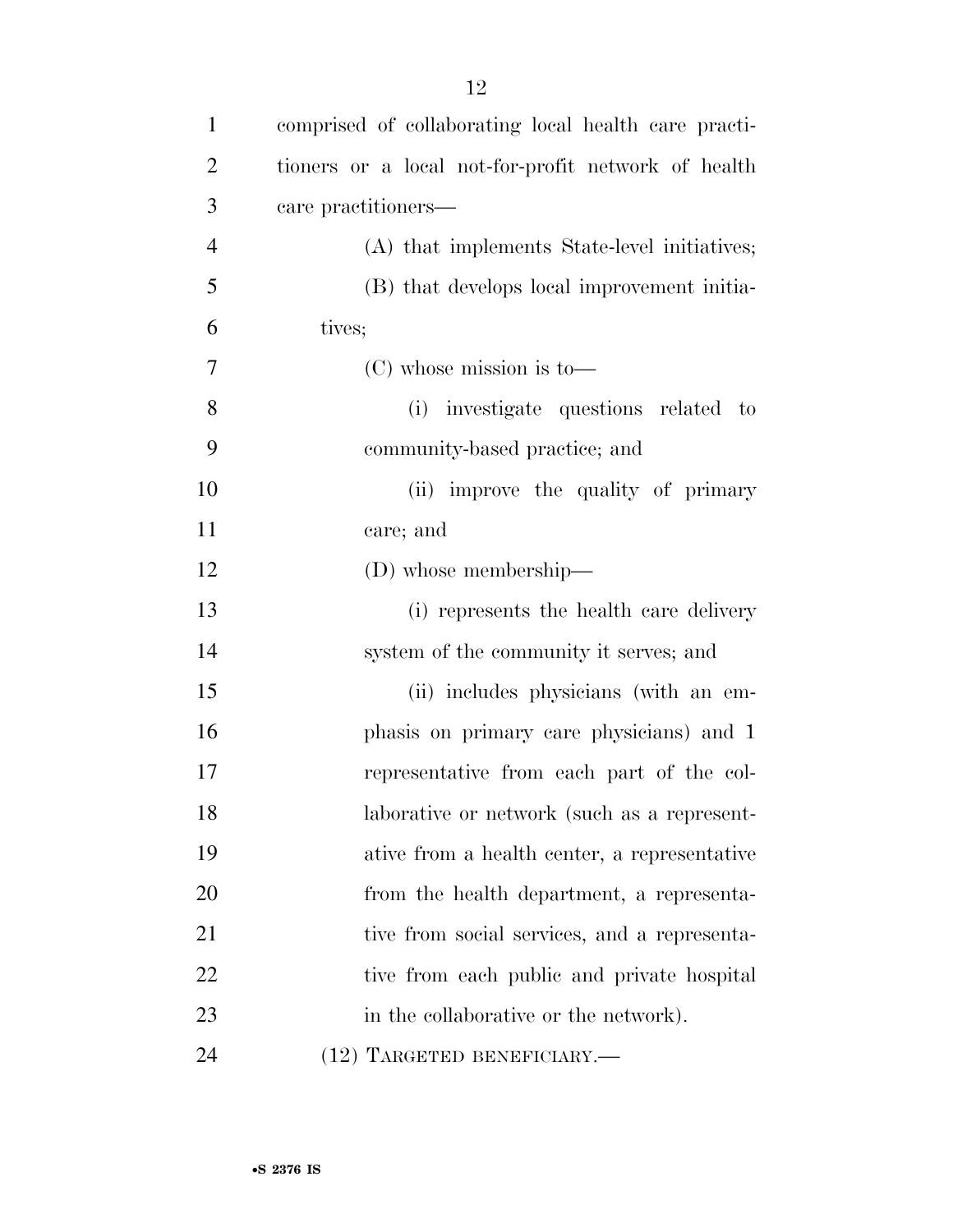(A) IN GENERAL.—The term ''targeted beneficiary'' means an individual who is eligible for benefits under a State plan under Medicaid or a State child health plan under SCHIP. (B) PARTICIPATION IN PATIENT-CEN- TERED MEDICAL HOME.—Individuals who are eligible for benefits under Medicaid or SCHIP in a State selected to participate in the project shall receive care through a patient-centered medical home when available. (C) ENSURING CHOICE.—In the case of

 such an individual who receives care through a patient-centered medical home, the individual shall receive guidance from their personal pri- mary care provider on appropriate referrals to other health care professionals in the context of shared decisionmaking.

 (b) ESTABLISHMENT.—The Secretary shall establish a demonstration project under Medicaid and SCHIP for the implementation of a patient-centered medical home program that meets the requirements of subsection (d) to improve the effectiveness and efficiency in providing med- ical assistance under Medicaid and child health assistance under SCHIP to an estimated 500,000 to 1,000,000 tar-geted beneficiaries.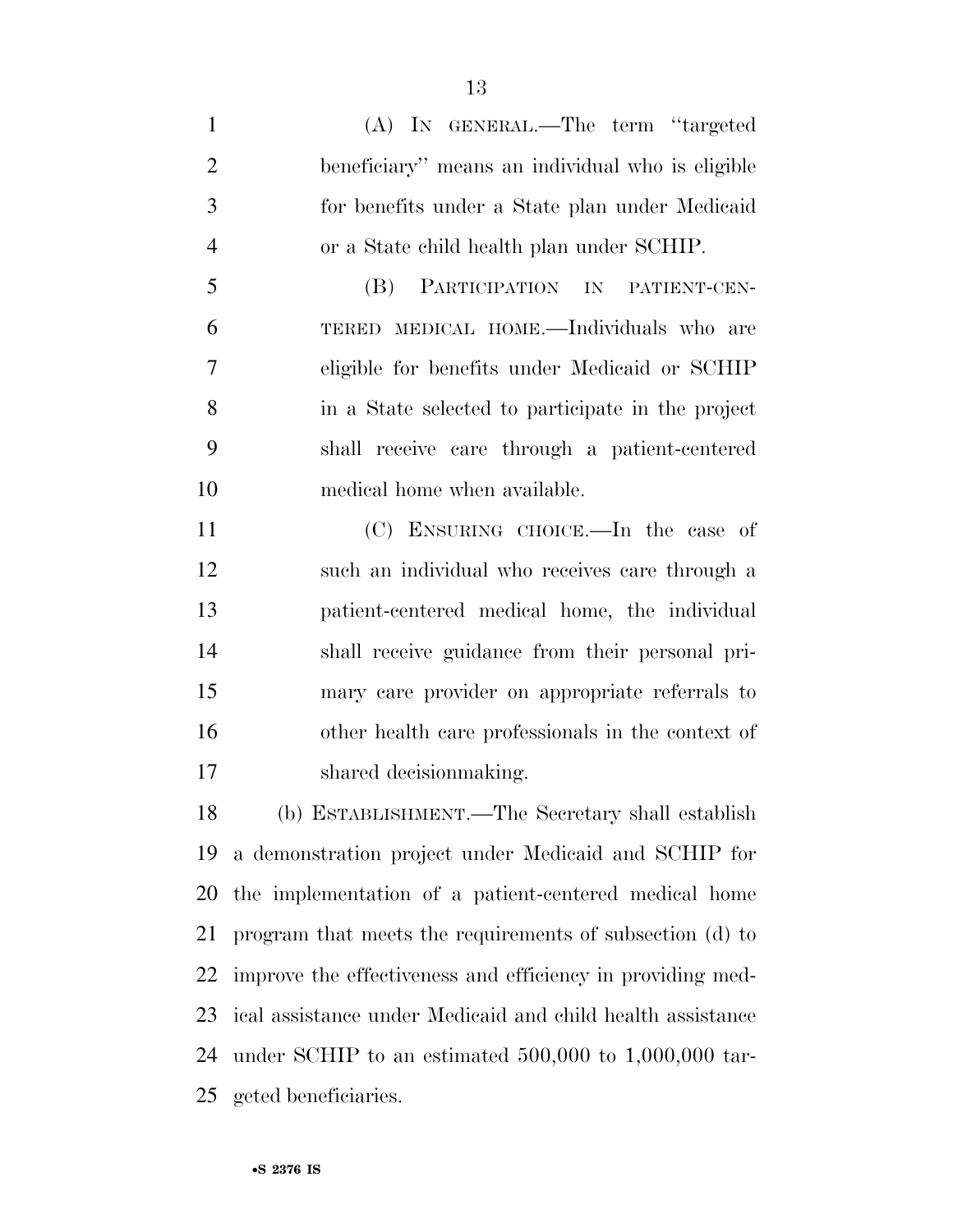| $\mathbf{1}$   | (c) PROJECT DESIGN.—                                  |
|----------------|-------------------------------------------------------|
| $\overline{2}$ | (1) DURATION.—The project shall be conducted          |
| 3              | for a 3-year period, beginning not later than October |
| $\overline{4}$ | 1, 2009.                                              |
| 5              | $(2)$ SITES.—                                         |
| 6              | (A) IN GENERAL.—The project shall be                  |
| 7              | conducted in 8 States—                                |
| 8              | (i) four of which already provide med-                |
| 9              | ical assistance under Medicaid for primary            |
| 10             | care case management services as of the               |
| 11             | date of enactment of this Act; and                    |
| 12             | (ii) four of which do not provide such                |
| 13             | medical assistance.                                   |
| 14             | (B) APPLICATION.—A State seeking to                   |
| 15             | participate in the project shall submit an appli-     |
| 16             | cation to the Secretary at such time, in such         |
| 17             | manner, and containing such information as the        |
| 18             | Secretary may require.                                |
| 19             | (C) SELECTION.—In selecting States to                 |
| 20             | participate in the project, the Secretary shall       |
| 21             | ensure that urban, rural, and underserved areas       |
| 22             | are served by the project.                            |
| 23             | (3) GRANTS AND PAYMENTS.—                             |
| 24             | (A) DEVELOPMENT GRANTS.—                              |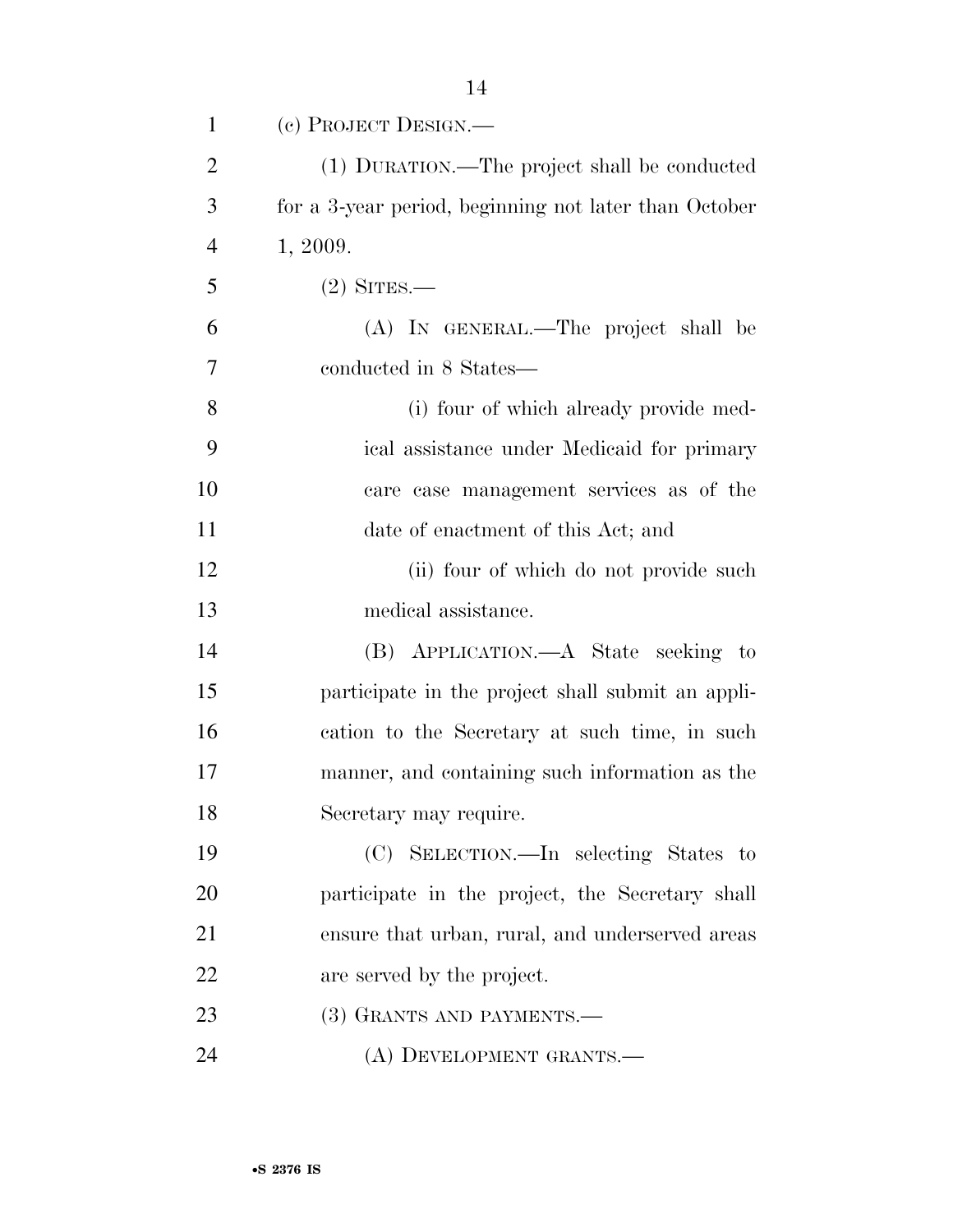| $\mathbf{1}$   | (i)<br>FIRST YEAR<br><b>DEVELOPMENT</b>       |
|----------------|-----------------------------------------------|
| $\overline{2}$ | GRANTS.—The Secretary shall award de-         |
| 3              | velopment grants to States participating in   |
| $\overline{4}$ | the project during the first year the project |
| 5              | is conducted. Grants awarded under this       |
| 6              | clause shall be used by a participating       |
| 7              | State to-                                     |
| 8              | (I) assist with the development of            |
| 9              | steering committees, medical manage-          |
| 10             | ment committees, and local networks           |
| 11             | of health care providers; and                 |
| 12             | (II) facilitate coordination with             |
| 13             | local communities to be better pre-           |
| 14             | pared and positioned to understand            |
| 15             | and meet the needs of the commu-              |
| 16             | nities served by patient-centered med-        |
| 17             | ical homes.                                   |
| 18             | (ii) SECOND YEAR FUNDING.—The                 |
| 19             | Secretary shall award additional grant        |
| 20             | funds to States that received a develop-      |
| 21             | ment grant under clause (i) during the sec-   |
| 22             | ond year the project is conducted if the      |
| 23             | Secretary determines such funds are nec-      |
| 24             | essary to ensure continued participation in   |
| 25             | the project by the State. Grant funds         |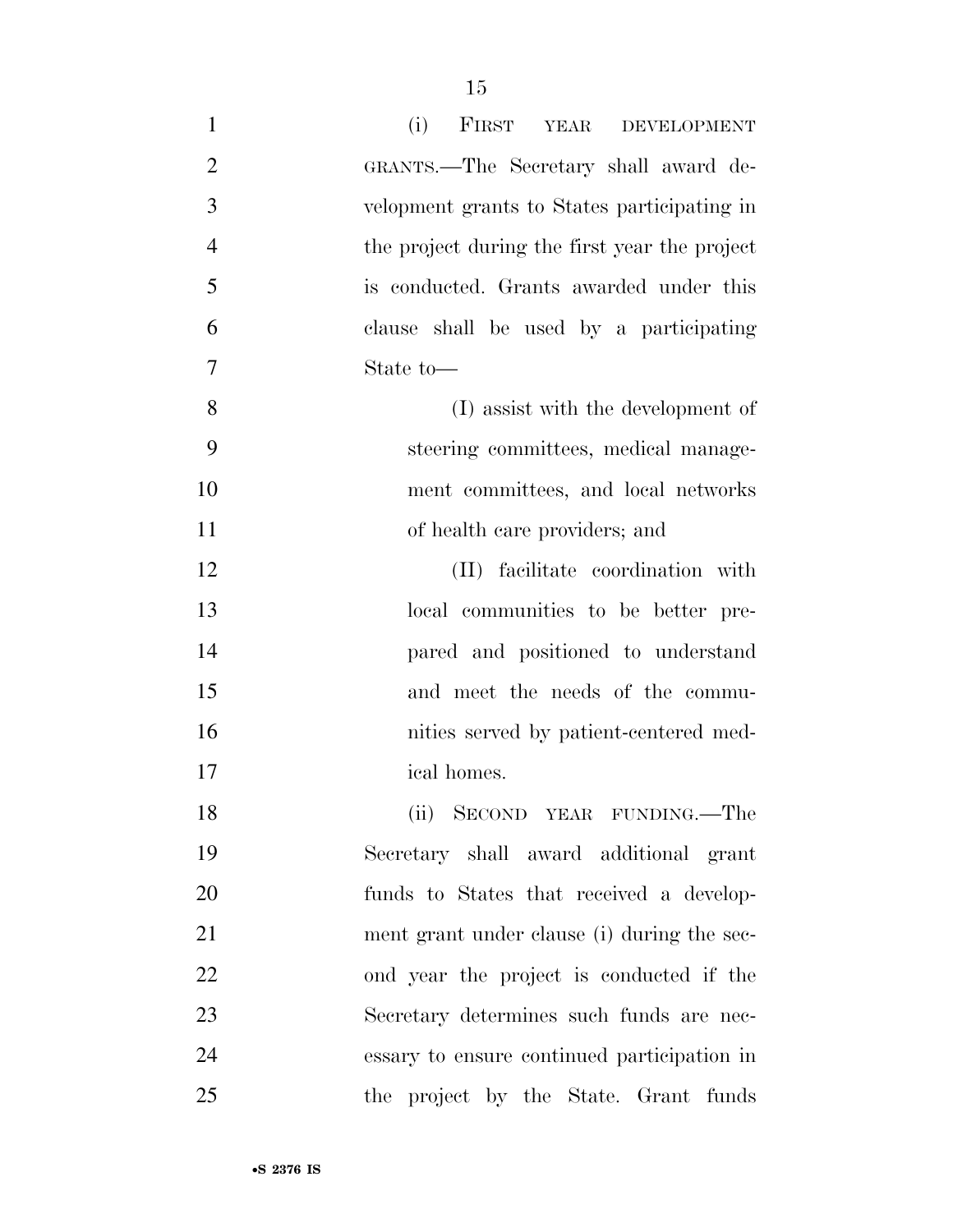| $\mathbf{1}$   | awarded under this clause shall be used by   |
|----------------|----------------------------------------------|
| $\overline{2}$ | a participating State to assist in making    |
| 3              | the payments described in paragraph (B).     |
| $\overline{4}$ | To the extent a State uses such grant        |
| 5              | funds for such purpose, no matching pay-     |
| 6              | ment may be made to the State for the        |
| 7              | payments made with such funds under sec-     |
| 8              | tion 1903(a) or $2105(a)$ of the Social Se-  |
| 9              | curity Act $(42 \text{ U.S.C. } 1396b(a))$ ; |
| 10             | $1397ee(a)$ ).                               |
| 11             | (B) ADDITIONAL PAYMENTS TO PERSONAL          |
| 12             | PRIMARY CARE PROVIDERS AND STEERING COM-     |
| 13             | MITTEES.-                                    |
| 14             | (i) PAYMENTS TO PERSONAL PRIMARY             |
| 15             | CARE PROVIDERS.-                             |
| 16             | (I) In GENERAL.—Subject to                   |
| 17             | subsection $(d)(6)(B)$ , a State partici-    |
| 18             | pating in the project shall pay a per-       |
| 19             | sonal primary care provider not less         |
| 20             | than $$2.50$ per month per targeted          |
| 21             | beneficiary assigned to the personal         |
| 22             | primary care provider, regardless of         |
| 23             | whether the provider saw the targeted        |
| 24             | beneficiary that month.                      |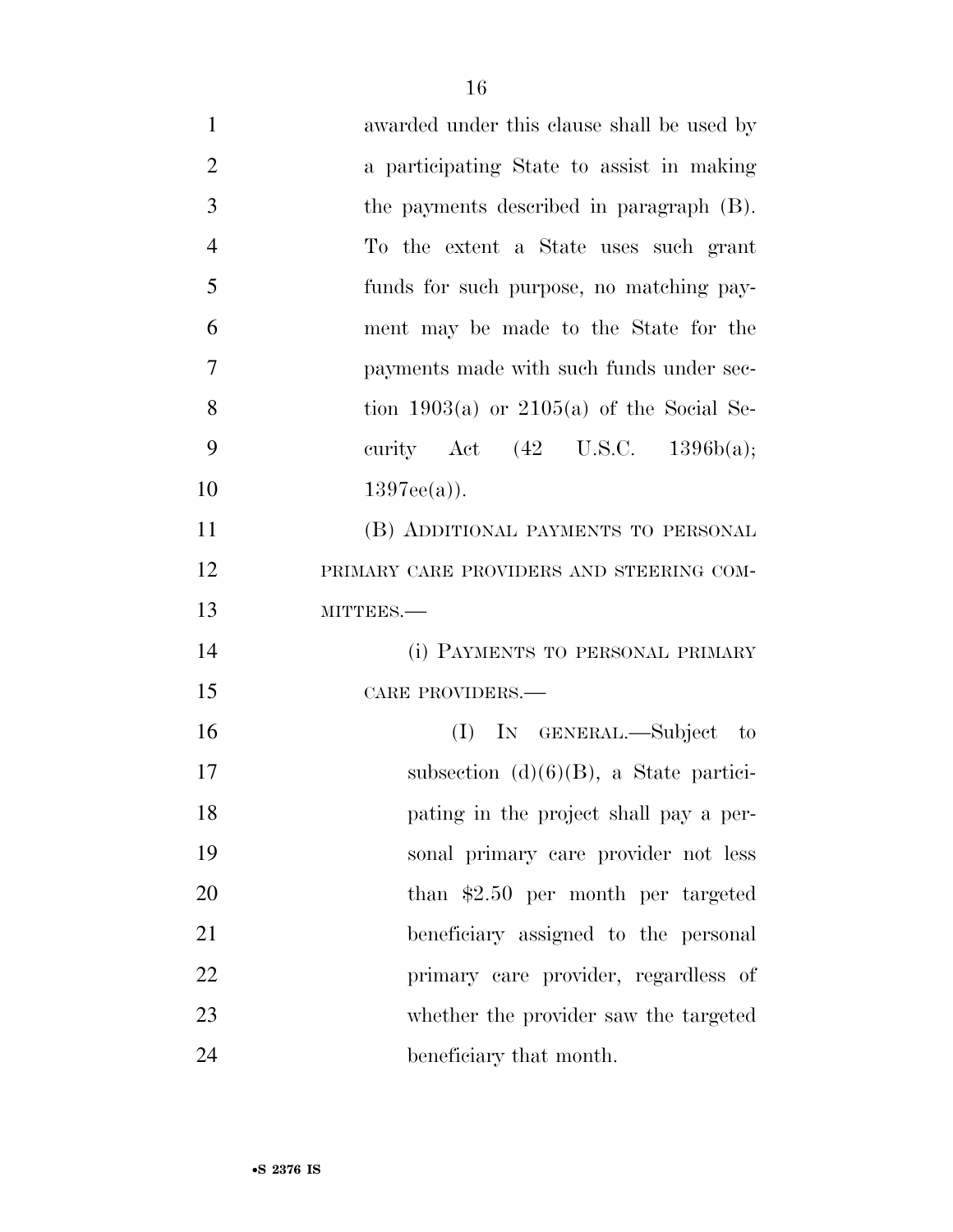| $\mathbf{1}$   | (II) FEDERAL MATCHING PAY-                   |
|----------------|----------------------------------------------|
| $\overline{2}$ | MENT.—Subject to subparagraph                |
| 3              | $(A)(ii)$ , amounts paid to a personal       |
| $\overline{4}$ | primary care provider under subclause        |
| 5              | (I) shall be considered medical assist-      |
| 6              | ance or child health assistance for          |
| $\overline{7}$ | purposes of section $1903(a)$ or             |
| 8              | $2105(a)$ , respectively, of the Social Se-  |
| 9              | curity Act $(42 \text{ U.S.C. } 1396b(a))$ ; |
| 10             | $1397ee(a)$ .                                |
| 11             | (III) PATIENT POPULATION.—In                 |
| 12             | determining the amount of payment            |
| 13             | to a personal primary care provider          |
| 14             | per month with respect to targeted           |
| 15             | beneficiaries under this clause, a State     |
| 16             | participating in the project shall take      |
| 17             | into account the care needs of such          |
| 18             | targeted beneficiaries.                      |
| 19             | (ii) PAYMENTS TO STEERING COMMIT-            |
| <b>20</b>      | TEES.-                                       |
| 21             | (I) IN GENERAL.—Subject<br>to                |
| 22             | subsection $(d)(6)(B)$ , a State partici-    |
| 23             | pating in the project shall pay a steer-     |
| 24             | ing committee not less than \$2.50 per       |
| 25             | targeted beneficiary per month.              |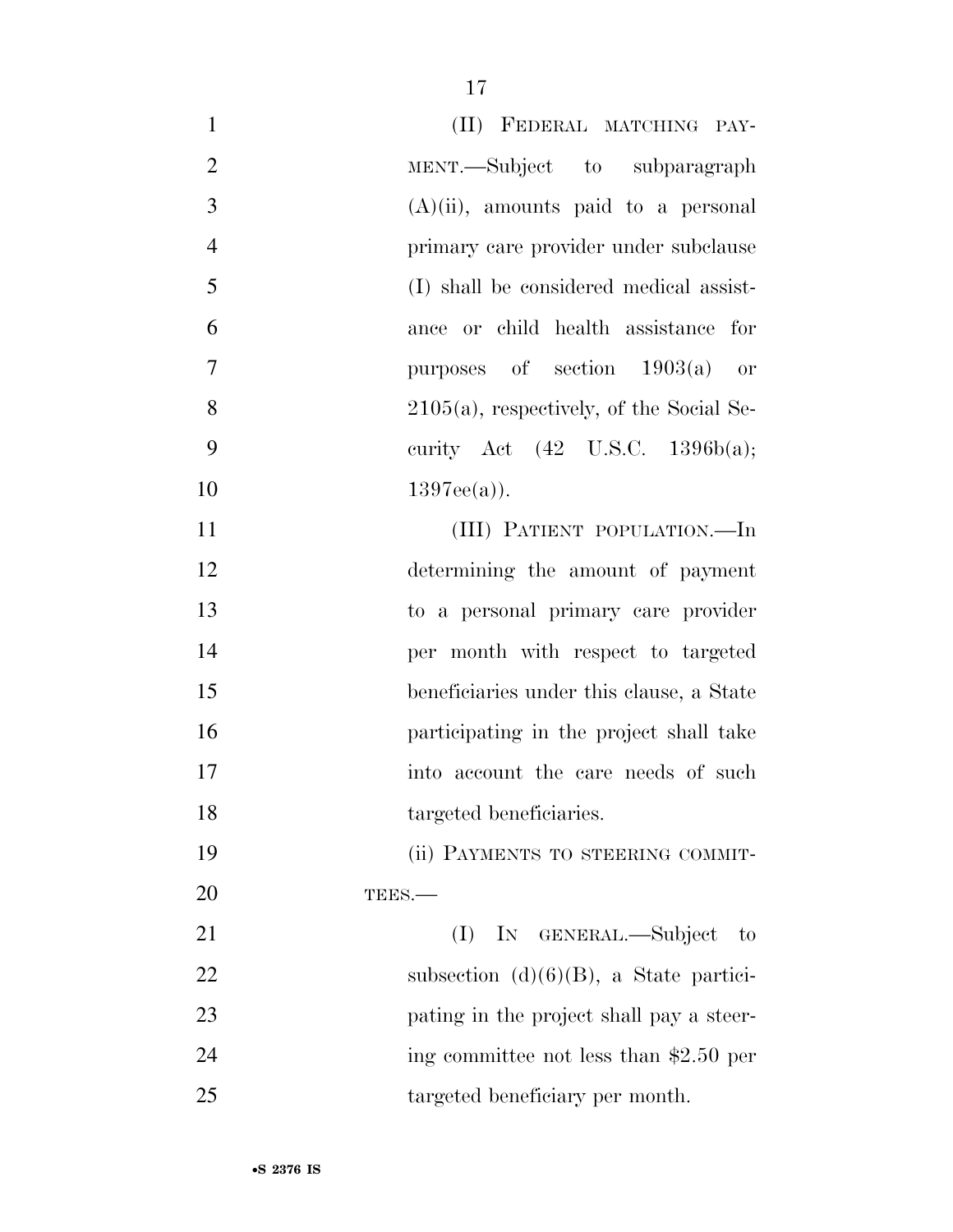| $\mathbf{1}$   | (II) FEDERAL MATCHING PAY-                             |
|----------------|--------------------------------------------------------|
| $\overline{2}$ | MENT.—Subject to subparagraph                          |
| 3              | $(A)(ii)$ , amounts paid to a steering                 |
| $\overline{4}$ | committee under subclause (I) shall                    |
| 5              | be considered medical assistance or                    |
| 6              | child health assistance for purposes of                |
| 7              | section $1903(a)$ or $2105(a)$ , respec-               |
| 8              | tively, of the Social Security Act (42)                |
| 9              | U.S.C. $1396b(a)$ ; $1397ee(a)$ ).                     |
| 10             | (III) USE OF FUNDS.—Amounts                            |
| 11             | paid to a steering committee under                     |
| 12             | subclause (I) shall be used to pur-                    |
| 13             | chase health information technology,                   |
| 14             | pay primary care case managers, sup-                   |
| 15             | port network initiatives, and for such                 |
| 16             | other uses as the steering committee                   |
| 17             | determines appropriate.                                |
| 18             | (4) TECHNICAL ASSISTANCE.—The Secretary                |
| 19             | shall make available technical assistance to States,   |
| 20             | physician practices, and health centers participating  |
| 21             | in the project during the duration of the project.     |
| 22             | (5) BEST PRACTICES INFORMATION.—The Sec-               |
| 23             | retary shall collect and make available to States par- |
| 24             | ticipating in the project information on best prac-    |
| 25             | tices for patient-centered medical homes.              |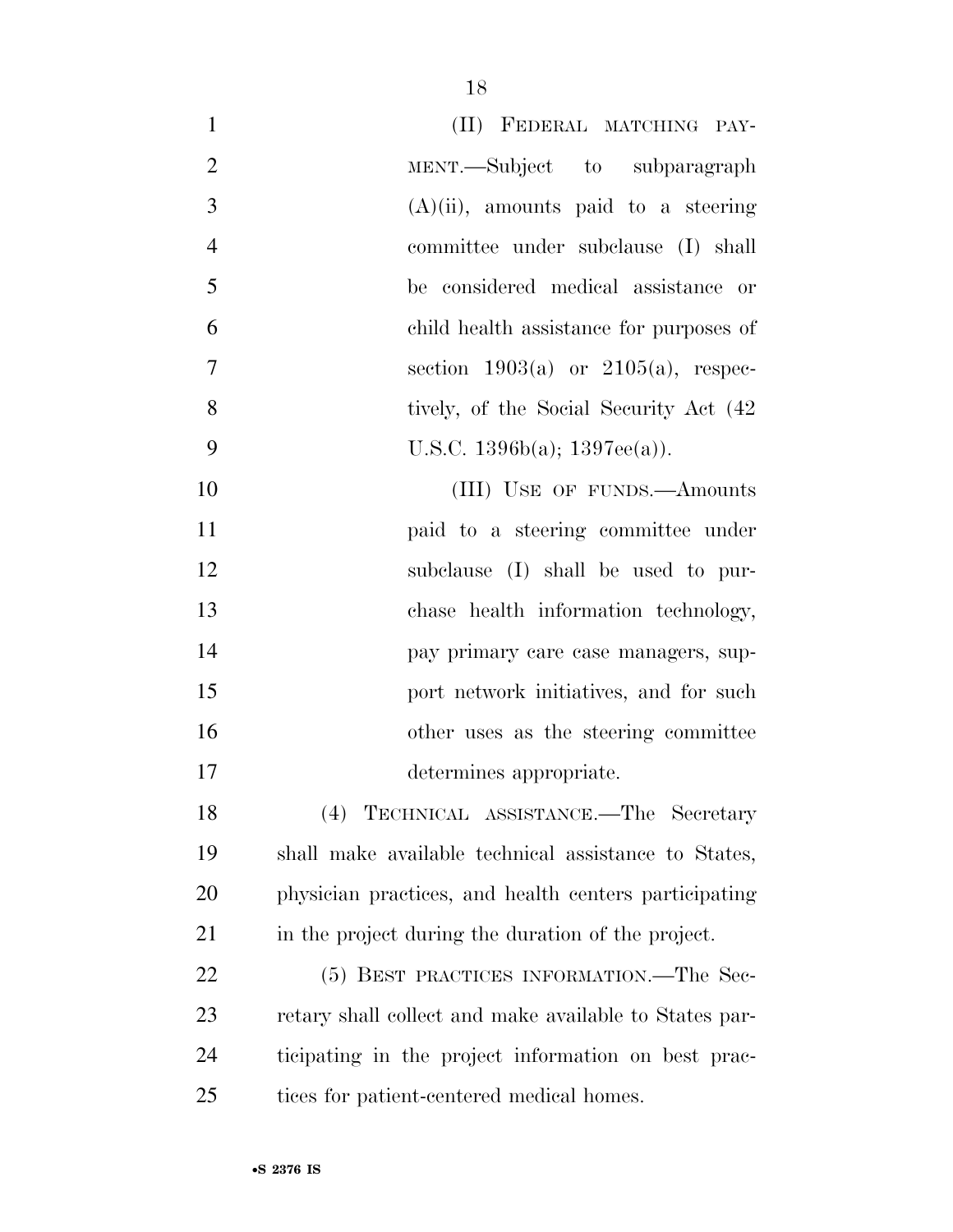(d) PATIENT-CENTERED MEDICAL HOME PRO-GRAM.—

| 3              | (1) IN GENERAL.—For purposes of this section,         |
|----------------|-------------------------------------------------------|
| $\overline{4}$ | a patient-centered medical home program meets the     |
| 5              | requirements of this subsection if, under such pro-   |
| 6              | gram, targeted beneficiaries designate a personal     |
| 7              | primary care provider in a patient-centered medical   |
| 8              | home as their source of first contact, comprehensive, |
| 9              | and coordinated care for the whole person.            |
| 10             | $(2)$ ELEMENTS.—                                      |
| 11             | (A) MANDATORY ELEMENTS.—                              |
| 12             | (i) IN GENERAL.—Such program shall                    |
| 13             | include the following elements:                       |
| 14             | (I) A steering committee.                             |
| 15             | (II) A medical management com-                        |
| 16             | mittee.                                               |
| 17             | (III) A network of physician                          |
| 18             | practices and health centers that have                |
| 19             | volunteered to participate as patient-                |
| 20             | centered medical homes to provide                     |
| 21             | high-quality care, focusing on preven-                |
| 22             | tive care, at the appropriate time and                |
| 23             | place in a cost-effective manner.                     |
| 24             | (IV) Hospitals and local public                       |
| 25             | health departments that will work in                  |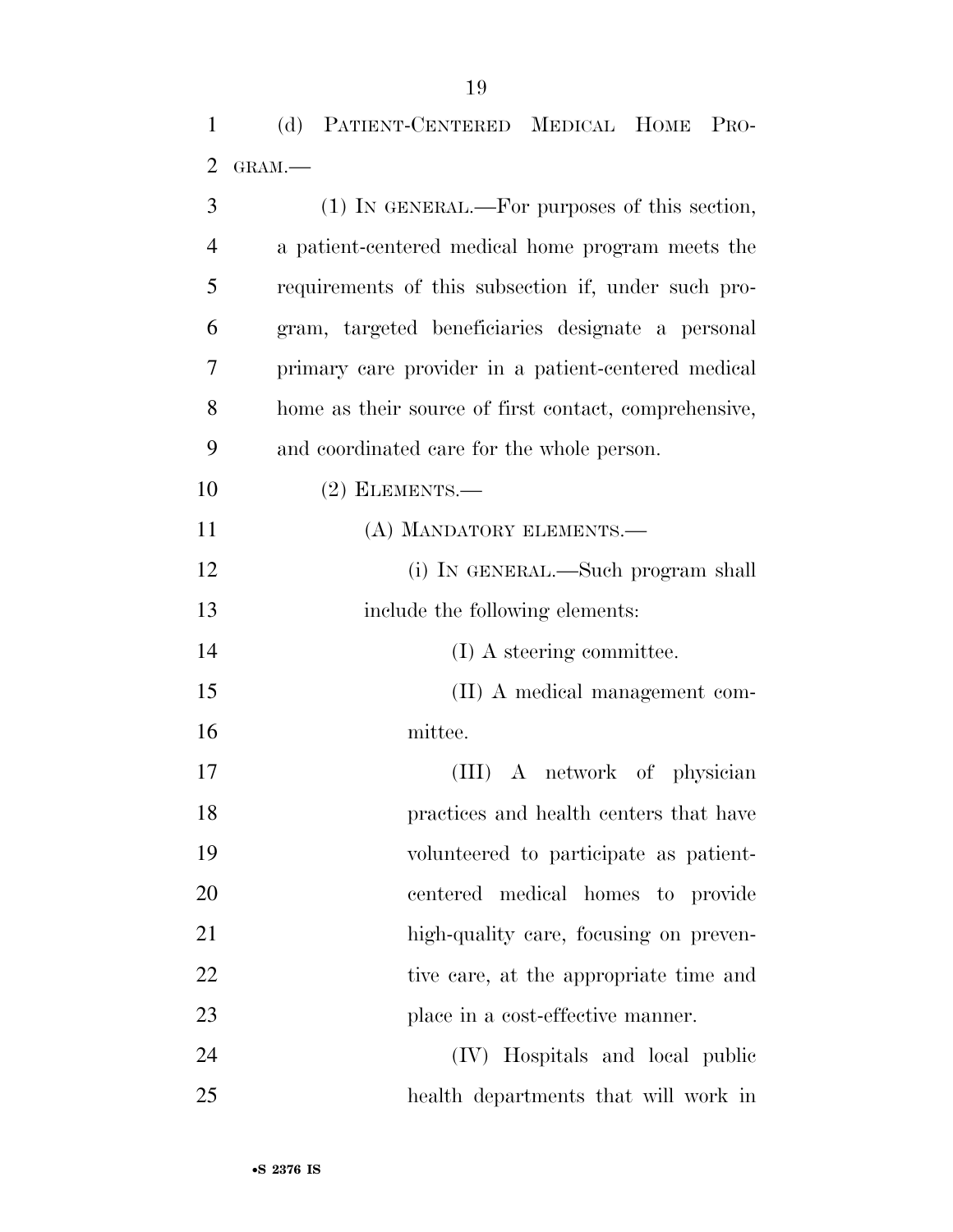| $\mathbf{1}$   | cooperation with the network of pa-         |
|----------------|---------------------------------------------|
| $\overline{2}$ | tient-centered medical homes to co-         |
| 3              | ordinate and provide health care.           |
| $\overline{4}$ | (V) Primary care case managers              |
| 5              | to assist with care coordination.           |
| 6              | Health information tech-<br>(VI)            |
| 7              | nology to facilitate the provision and      |
| 8              | coordination of health care by network      |
| 9              | participants.                               |
| 10             | MULTIPLE LOCATIONS IN<br>(ii)<br>THE        |
| 11             | STATE.—In the case where a State oper-      |
| 12             | ates a patient-centered medical home pro-   |
| 13             | gram in 2 or more areas in the State, the   |
| 14             | program in each of those areas shall in-    |
| 15             | clude the elements described in clause (i). |
| 16             | (B) OPTIONAL ELEMENTS.—Such program         |
| 17             | may include a non-profit organization that— |
| 18             | (i) includes a steering committee and       |
| 19             | a medical management committee; and         |
| 20             | (ii) manages the payments to steering       |
| 21             | committees<br>described<br>subsection<br>in |
| 22             | (e)(3)(B)(ii).                              |
| 23             | (3) GOALS.—Such program shall be designed—  |
| 24             | $(A)$ to increase—                          |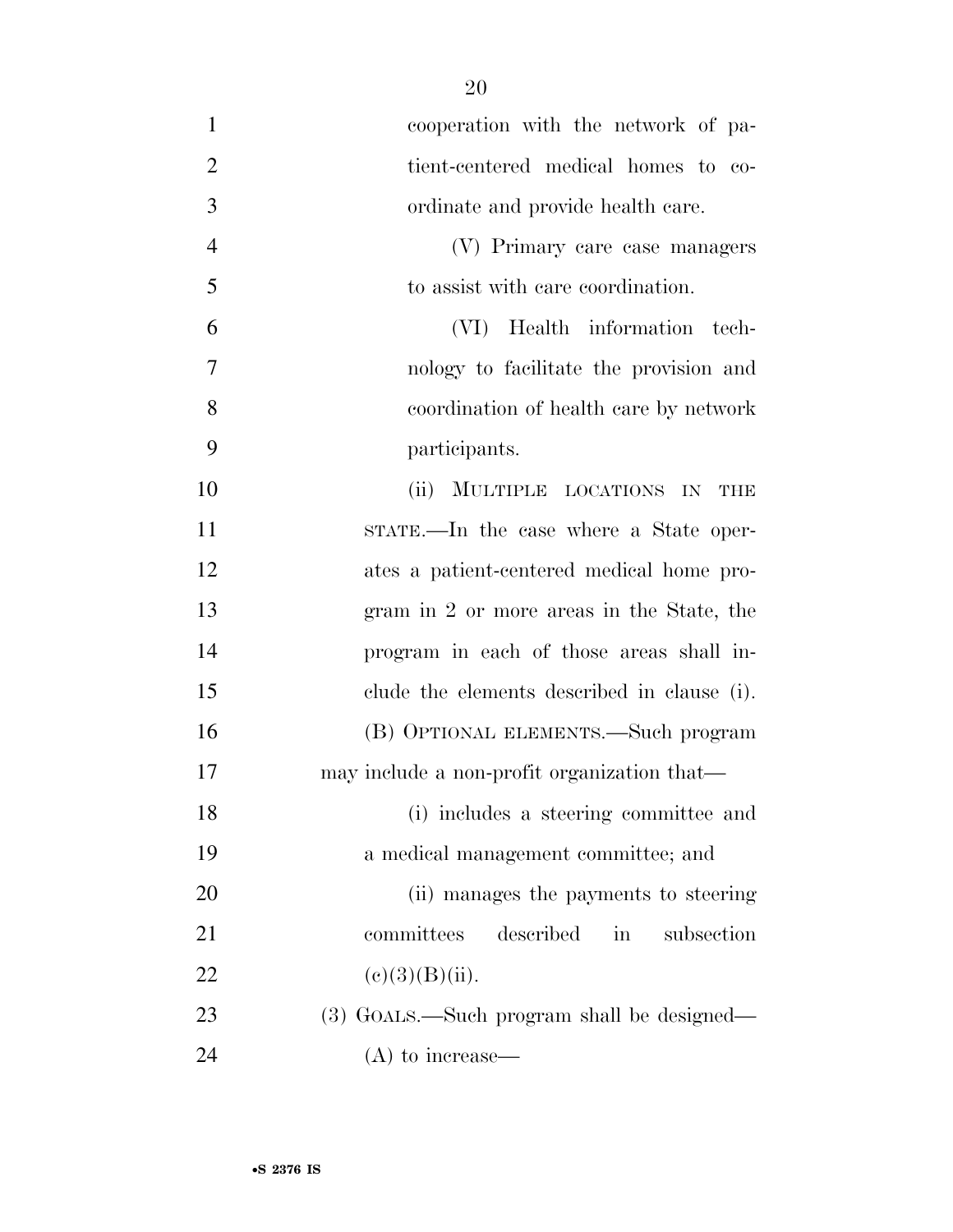(i) cost efficiencies of health care de- livery; (ii) access to appropriate health care services, especially wellness and prevention care, at times convenient for patients; (iii) patient satisfaction; (iv) communication among primary care providers, hospitals, and other health care providers; (v) school attendance; and (vi) the quality of health care services (as determined by the relevant steering committee and medical management com- mittee, taking into account nationally-de- veloped standards and measures); and (B) to decrease— (i) inappropriate emergency room uti- lization, which can be accomplished through initiatives, such as expanded hours 20 of care throughout the program network; 21 (ii) avoidable hospitalizations; and (iii) duplication of health care services provided. (4) PAYMENT.—Under the program, payment shall be provided to personal primary care providers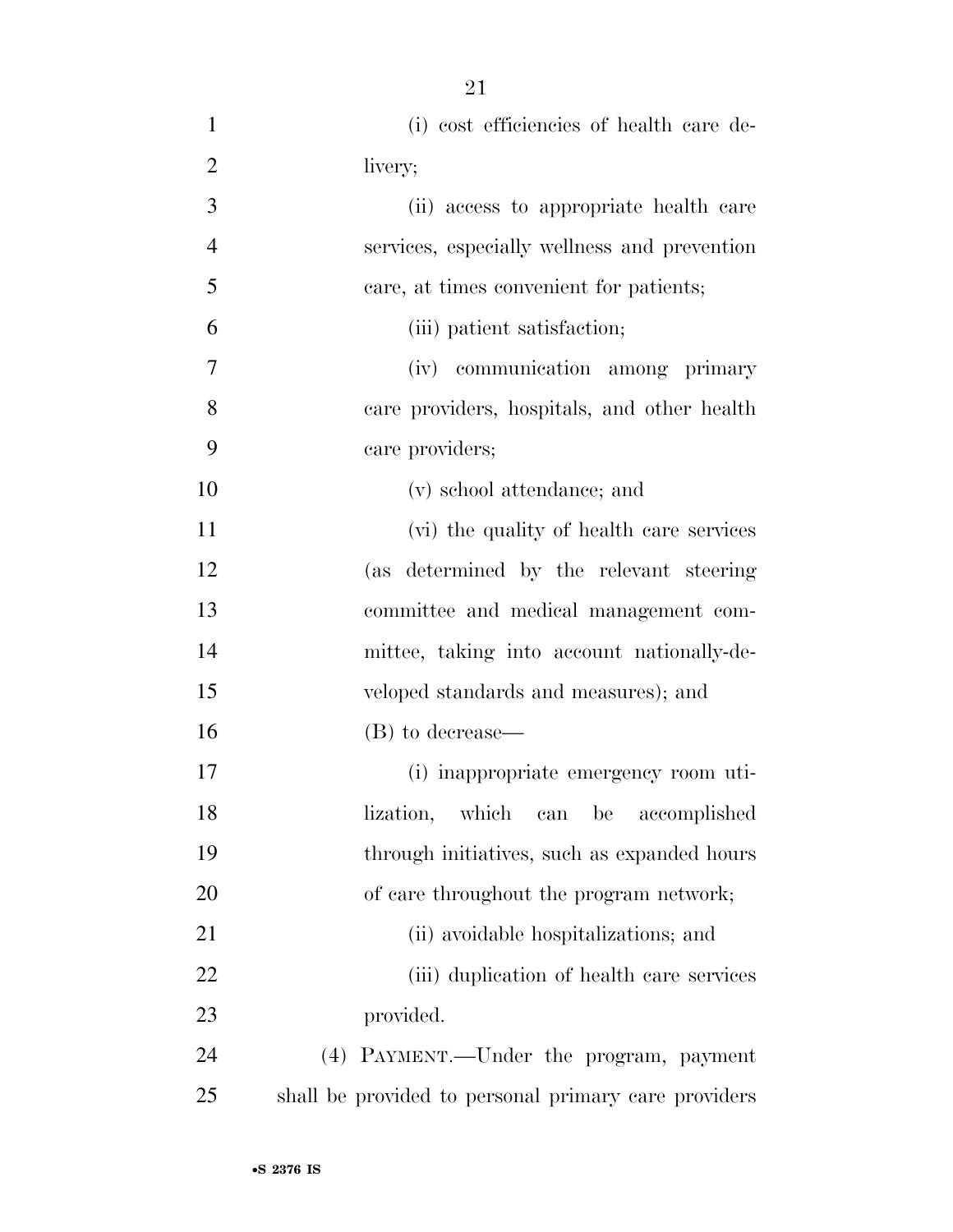| $\mathbf{1}$   | and steering committees (in accordance with sub- |
|----------------|--------------------------------------------------|
| $\overline{2}$ | section $(c)(3)(B)$ ).                           |
| 3              | (5) NOTIFICATION.—The State shall notify in-     |
| $\overline{4}$ | dividuals enrolled in Medicaid or SCHIP about—   |
| 5              | (A) the patient-centered medical home pro-       |
| 6              | gram;                                            |
| 7              | (B) the providers participating in such          |
| 8              | program; and                                     |
| 9              | (C) the benefits of such program.                |
| 10             | (6) TREATMENT OF STATES WITH A MANAGED           |
| 11             | CARE CONTRACT.                                   |
| 12             | (A) IN GENERAL.—In the case where a              |
| 13             | State contracts with a private entity to manage  |
| 14             | parts of the State Medicaid program, the State   |
| 15             | shall—                                           |
| 16             | (i) ensure that the private entity fol-          |
| 17             | lows the care management model; and              |
| 18             | (ii) establish a medical management              |
| 19             | committee and a steering committee in the        |
| 20             | community.                                       |
| 21             | ADJUSTMENT<br>(B)<br>OF<br><b>PAYMENT</b>        |
| 22             | AMOUNTS.—The State may adjust the amount         |
| 23             | of payments made under $(c)(3)(B)$ , taking into |
| 24             | consideration the management role carried out    |
| 25             | by the private entity described in subparagraph  |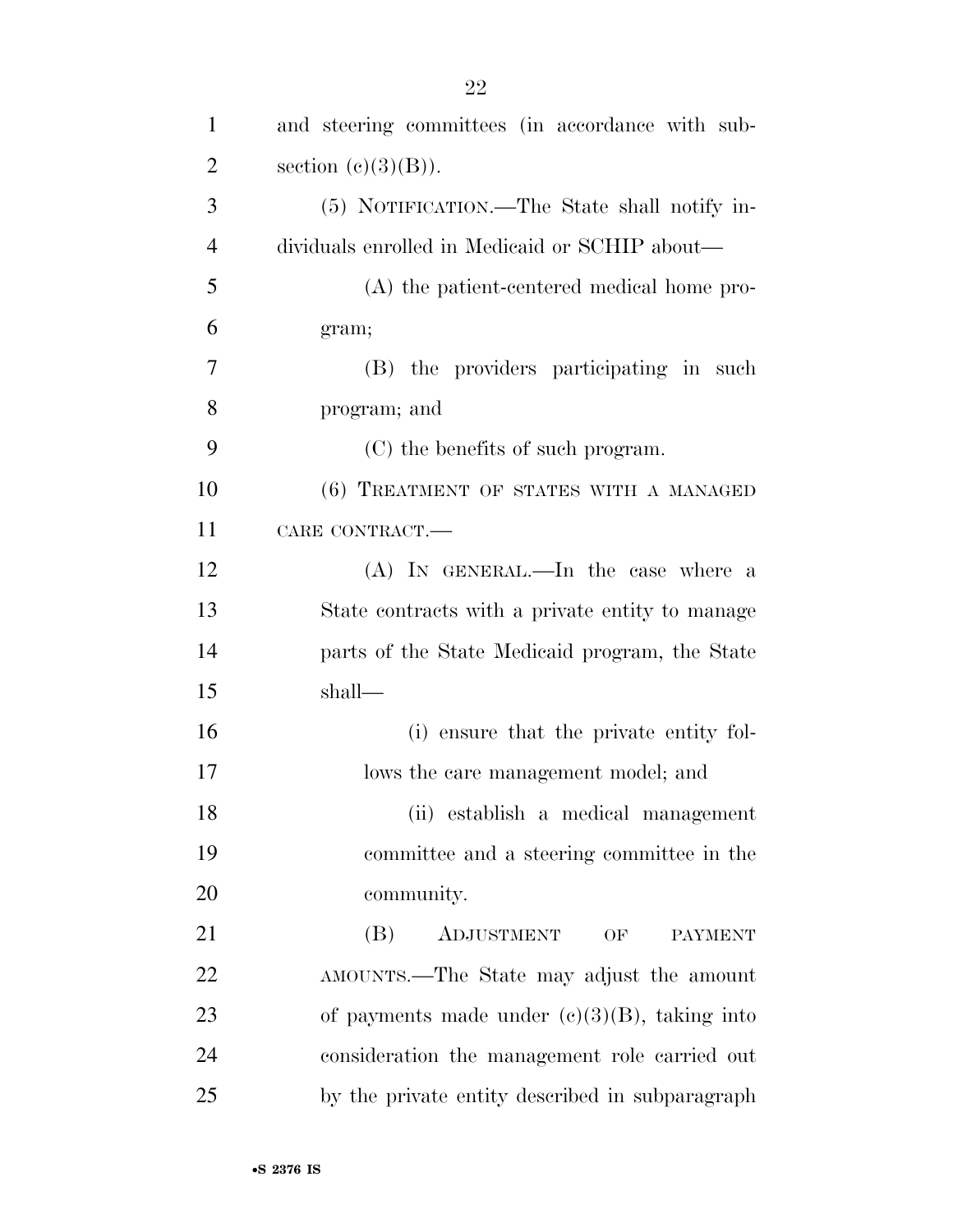| $\mathbf{1}$   | (A) and the cost effectiveness provided by such    |
|----------------|----------------------------------------------------|
| $\overline{2}$ | entity in certain areas, such as health informa-   |
| 3              | tion technology.                                   |
| $\overline{4}$ | (e) EVALUATION AND PROJECT REPORT.                 |
| 5              | $(1)$ In GENERAL.—                                 |
| 6              | (A) EVALUATION.—The Secretary, in con-             |
| 7              | sultation with appropriate health care profes-     |
| 8              | sional associations, shall evaluate the project in |
| 9              | order to determine the effectiveness of patient-   |
| 10             | centered medical homes in terms of quality im-     |
| 11             | provement, patient and provider satisfaction,      |
| 12             | and the improvement of health outcomes.            |
| 13             | (B) PROJECT REPORT.—Not later than 12              |
| 14             | months after completion of the project, the Sec-   |
| 15             | retary shall submit to Congress a report on the    |
| 16             | project containing the results of the evaluation   |
| 17             | conducted under subparagraph $(A)$ . Such report   |
| 18             | shall include—                                     |
| 19             | (i) an assessment of the differences, if           |
| 20             | any, between the quality of the care pro-          |
| 21             | vided through the patient-centered medical         |
| 22             | home program conducted under the project           |
| 23             | in the States that provide medical assist-         |
| 24             | ance for primary care case management              |
| 25             | services and those that do not;                    |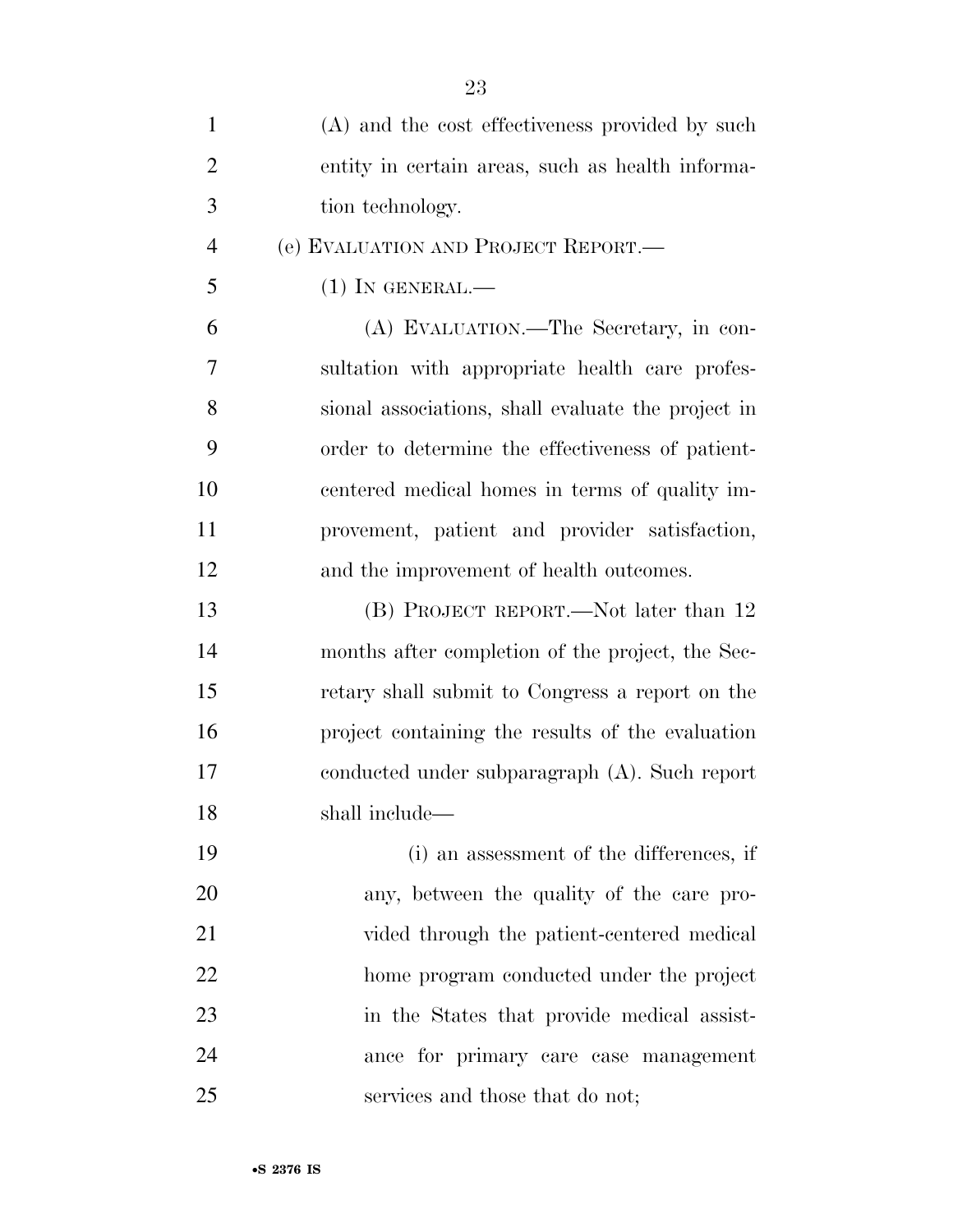| $\mathbf{1}$   | (ii) an assessment of quality improve-               |
|----------------|------------------------------------------------------|
| $\overline{2}$ | ments and clinical outcomes as a result of           |
| 3              | such program;                                        |
| $\overline{4}$ | (iii) estimates of cost savings resulting            |
| 5              | from such program; and                               |
| 6              | (iv) recommendations for such legisla-               |
| 7              | tion and administrative action as the Sec-           |
| 8              | retary determines to be appropriate.                 |
| 9              | $(2)$ SENSE OF THE SENATE.—It is the sense of        |
| 10             | the Senate that, during the next authorization of    |
| 11             | SCHIP, titles XIX and XXI of the Social Security     |
| 12             | Act (42 U.S.C. 1396 et seq.; 1397aa et seq.) should  |
| 13             | be amended, based on the results of the evaluation   |
| 14             | and report under paragraph (1), to establish a pa-   |
| 15             | tient-centered medical home program under such ti-   |
| 16             | tles on a permanent basis.                           |
| 17             | $(f)$ WAIVER.—                                       |
| 18             | $(1)$ In GENERAL.—Subject to paragraph $(2)$ ,       |
| 19             | the Secretary shall waive compliance with such re-   |
| 20             | quirements of titles XI, XIX, and XXI of the Social  |
| 21             | Security Act (42 U.S.C. 1301 et seq.; 1396 et seq.;  |
| 22             | 1397aa et seq.) to the extent and for the period the |
| 23             | Secretary finds necessary to conduct the project.    |
| 24             | (2) LIMITATION.—In no case shall the Sec-            |
| 25             | retary waive compliance with the requirements of     |